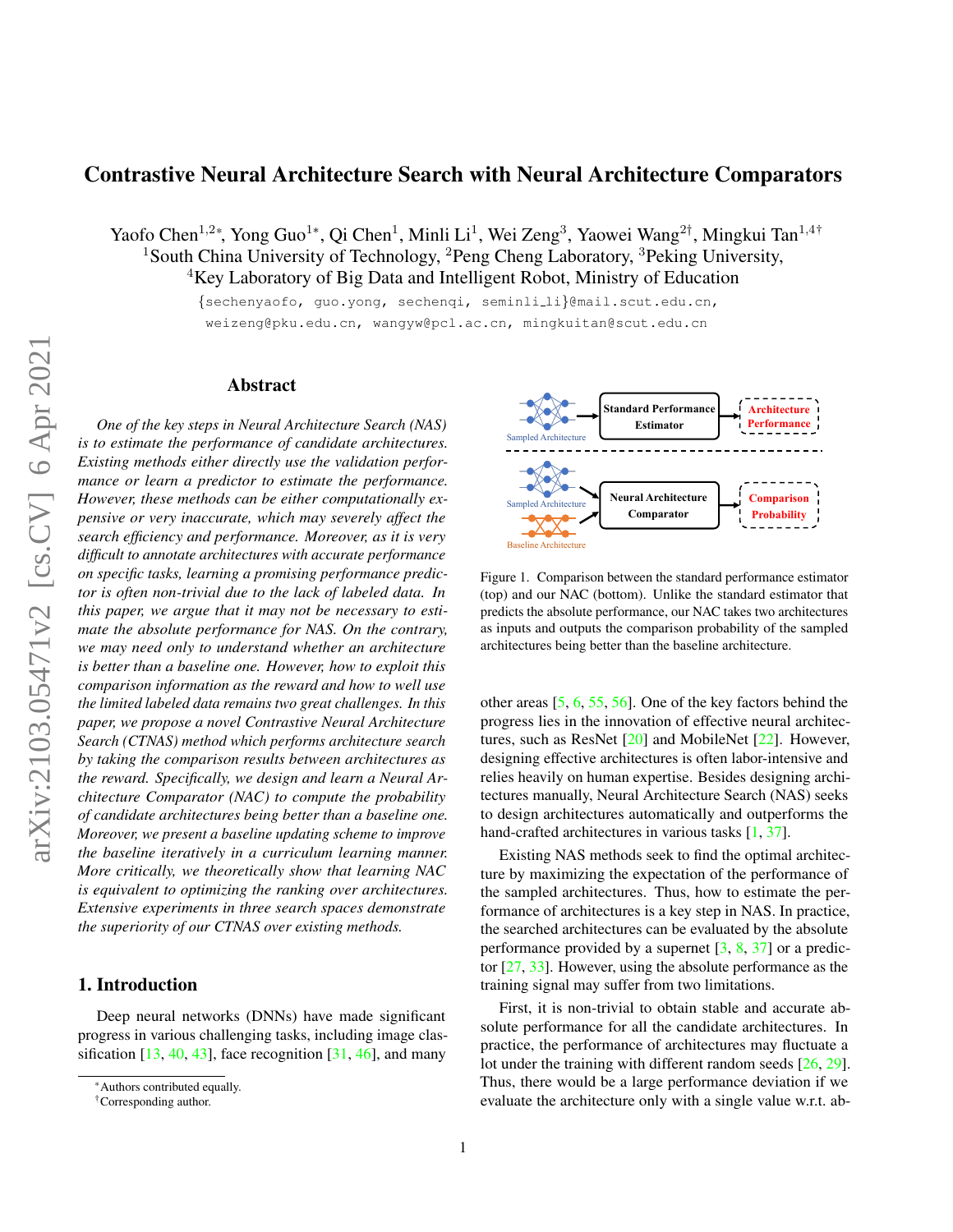<span id="page-1-0"></span>solute performance. As a result, using the absolute performance as the training signals may greatly hamper the search performance. Based on such signals, a randomly searched architecture may even outperform the architectures obtained by existing NAS methods [\[26,](#page-8-9) [54\]](#page-9-9) in practice. Thus, how to obtain stable and accurate training signals to guide the search is an important problem.

Second, it is time-consuming to obtain the absolute performance from the supernet. Specifically, one can evaluate an architecture by feeding in the validation data on a specific task to obtain the accuracy. However, given a large number of validation data, obtaining the validation accuracy for candidate architectures via forward propagation can be computationally expensive. To address this issue, one can learn a regression model to predict the performance of architectures [\[27,](#page-8-8) [33\]](#page-9-7). However, the training of predictor models still requires plenty of architectures with the groundtruth performance as the training architecture data, which are very expensive to obtain in practice. Thus, how to efficiently evaluate architectures with limited architectures with ground-truth performance becomes an important problem.

In this paper, we propose a Contrastive Neural Architecture Search (CTNAS) method that searches by architecture comparisons. To address the first limitation, we devise a Neural Architecture Comparator (NAC) to perform pairwise architecture comparisons. Unlike existing methods that rely on the absolute performance, we use the comparison results between the searched architectures and a baseline one as the reward (See Figure [1\)](#page-0-0). In practice, the pairwise comparison results are easier to obtain and more stable than the absolute performance (See analysis in Section [3.1\)](#page-2-0). To constantly find better architectures, we propose to improve the baseline gradually via a curriculum learning manner. To address the second limitation, the proposed NAC evaluates architectures via pairwise comparisons and avoid performing forward propagation on task data. Thus, the evaluation can be much more efficient and greatly accelerate the search process (See Table [5.2\)](#page-6-0). Moreover, we also propose a data exploration method that exploits the architectures without ground-truth performance to improve the generalization ability of NAC to unseen architectures. In this way, we are able to effectively reduce the requirement of the training data for NAC.

Our contributions are summarized as follows.

- We propose a Contrastive Neural Architecture Search (CTNAS) method that searches for promising architectures by taking the comparison results between architectures as the reward.
- To guarantee that CTNAS can constantly find better architectures, we propose a curriculum updating scheme to gradually improve the baseline architecture. In this way, CTNAS has a more stable search process and thus greatly improves the search performance.

• Extensive experiments on three search spaces demonstrate that the searched architectures of our CTNAS outperform the architectures searched/designed by stateof-the-art methods.

# 2. Related Work

Neural Architecture Search. NAS seeks to automatically design neural architectures in some search space. The pioneering work  $[58]$  exploits the paradigms of reinforcement learning (RL) to solve it. RL-based methods [\[1,](#page-8-5) [11,](#page-8-10) [37,](#page-9-6) [44,](#page-9-10) [58,](#page-10-0) [59,](#page-10-1) [15\]](#page-8-11) seek to learn a controller with a policy  $\pi(\alpha; \theta)$  to generate architectures, where  $\alpha$  denotes a sampled architecture,  $\theta$  denotes the parameters of the policy. Specifically, they learn the controller by maximizing the expectation of some performance metric  $\mathcal{R}(\alpha, w_{\alpha})$ ,

$$
\max_{\theta} \mathbb{E}_{\alpha \sim \pi(\alpha;\theta)} \mathcal{R}(\alpha, w_{\alpha}), \tag{1}
$$

where  $w_{\alpha} = \arg \min_{w} \mathcal{L}(\alpha, w)$  and  $\mathcal{L}(\alpha, w)$  is the training loss. Moreover, some studies [\[28,](#page-8-12) [38,](#page-9-11) [39\]](#page-9-12) search for promising architectures using evolutionary algorithms. Different from the above methods, gradient based methods [\[7,](#page-8-13) [29,](#page-9-8) [48,](#page-9-13) [50\]](#page-9-14) represent architectures by continuous relaxation and optimize by gradient descent. Unlike existing methods that obtain/predict the absolute performance, we seek to conduct comparisons between architectures to guide the search process. Based on the RL algorithm, our method maximizes the expectation of the comparison probability of the sampled architectures being better than a baseline one instead of the absolute performance.

Contrastive Learning. Contrastive learning aims to learn the similarity/dissimilarity over the samples by performing comparisons among them. Specifically, Hadsell *et al.* [\[18\]](#page-8-14) propose a contrastive loss to solve the dimensionality reduction problem by performing pairwise comparison among different samples. Based on the contrastive loss, Sohn [\[42\]](#page-9-15) proposes a Multi-class N-pair loss to allow joint comparison among multiple negative data pairs. As for NAS, finding the optimal architecture can be considered as a ranking problem over a set of candidate architectures [\[51\]](#page-9-16). In this sense, it is possible to solve the ranking problem of NAS by conducting comparisons among architectures.

Comparisons with ReNAS [\[53\]](#page-9-17). ReNAS exploits a ranking loss to learn a predictor model that predicts the relative score of architectures. However, ReNAS is essentially different from our method and has several limitations. First, ReNAS searches with the predicted scores of architectures; while our CTNAS proposes a contrastive architecture search scheme that searches by comparing architectures. Second, ReNAS heavily relies on the training data and thus may be hard to generalize to unseen architectures. In contrast, the proposed CTNAS introduces a data exploration method to improve the generalization (See results in Table [1\)](#page-5-0).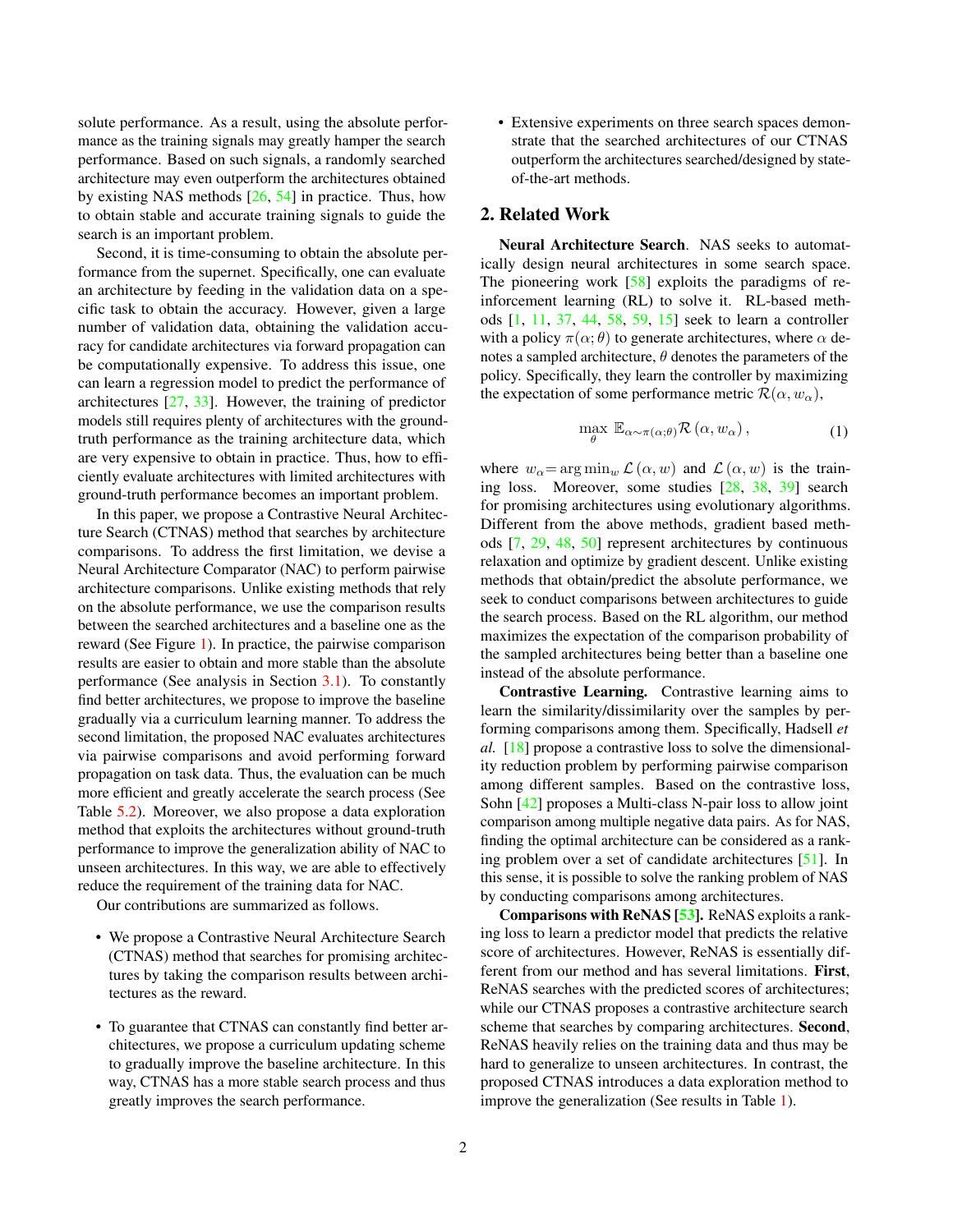<span id="page-2-3"></span>

<span id="page-2-2"></span>(a) Overall scheme of Contrastive Neural Architecture Search

(b) Neural Architecture Comparator

Figure 2. The overview of CTNAS and NAC. (a) The proposed NAC first takes the sampled architecture and the baseline one as inputs, and outputs the comparison probability of them. Then, our CTNAS adopts the probability as the reward to train the controller. During the training, we update the baseline sampled from the controller. Besides, we perform data exploration on the sampled architectures to construct a candidate data set. (b) We optimize NAC with the binary cross-entropy (BCE) loss computed by the comparison probability and the label indicated which one is better between two input architectures.

# 3. Proposed Method

Notation. Throughout the paper, we use the following notations. We use calligraphic letters (*e.g.*, A) to denote a set. We use the lower case of Greek characters  $(e, g., \alpha)$  to denote architectures. Let  $\Omega$  be the search space. For any architecture  $\alpha \in \Omega$ , let  $w_{\alpha}$  be its optimal model parameters trained on some data set. Let  $1\{\cdot\}$  be an indicator function, where  $\mathbb{1}{A} = 1$  if A is true and  $\mathbb{1}{A} = 0$  if A is false. Let Pr[ $\cdot$ ] be the probability for some event.

In this paper, we propose a Contrastive Neural Architecture Search (CTNAS) that conducts architecture search by taking the comparisons between architectures as the reward. To ensure that CTNAS is able to constantly find better architectures, we seek to gradually improve/update the baseline via a curriculum learning manner. We show the training method of CTNAS in Algorithm [1.](#page-2-1)

## <span id="page-2-0"></span>3.1. Motivation

In neural architecture search (NAS), one of the key steps is to evaluate the candidate architectures. Most existing methods evaluate architectures through the absolute performance  $\mathcal{R}(\alpha, w_{\alpha})$  with  $w_{\alpha}$  from a learned supernet [\[3,](#page-8-6) [8,](#page-8-7) [17,](#page-8-15) [37\]](#page-9-6). However, finding promising architectures with the absolute performance comes with two challenges. First, there would be deviation on the absolute performance with different training random seeds. Searching with this fluctuated performance may incur training difficulties for the NAS model. Second, obtaining absolute performance with a learned supernet is computationally expensive since it needs to compute the accuracy on plenty of validation data. Given a large number of candidate architectures in the search process, it would be very time-consuming (*e.g.*, several GPU days).

#### <span id="page-2-1"></span>Algorithm 1 The overall algorithm for CTNAS.

**Require:** Learning rate  $\eta$  for policy gradient, parameters  $M$ ,  $N$ and  $K$  ( $K \ll N$ ).

- 1: Randomly sample a set of architectures from  $\Omega$  and obtain their accuracy  $\{\alpha_i, \mathcal{R}(\alpha_i, w_{\alpha_i})\}_{i=1}^M$  by training a supernet.
- 2: Construct training data  $A = \{(\alpha_i, \alpha'_i, y_i)\}_{i=1}^{M(M-1)/2}$  for NAC by traversing all pairwaise combinations.
- 3: Initialize parameters  $\theta$  for  $\pi(\cdot; \theta)$  and  $\varpi$  for NAC.
- 4: Initialize the baseline architecture  $\beta \sim \pi(\cdot; \theta)$ .
- 5: Let  $C = A$ ,  $D = \emptyset$ ,  $B = \emptyset$ .
- 6: for  $t = 1, \ldots, T$  do
- 7: Train NAC with data  $C = \{(\alpha_i, \alpha'_i, y_i)\}_{i=1}^{|C|}$ .
- 8: // *Train the controller with NAC*
- 9: Sample N architectures  $\{\alpha_j\}_{j=1}^N$  by  $\alpha \sim \pi(\cdot; \theta)$ .
- 10: Update  $\theta$  using policy gradient:  $\theta \leftarrow \theta + \eta \frac{1}{N} \sum_{j=1}^{N} [\nabla_{\theta} \log \pi(\alpha_j; \theta) \text{NAC}(\alpha_j, \beta; \varpi)].$
- 11: // *Explore more data for training NAC*
- 12: Sample N architectures  $S = {\alpha_i}_{i=1}^N \sim \pi(\cdot; \theta)$ .
- 13: Construct  $D$  with  $S$  by data exploration using Alg. [3.](#page-4-0)
- 14: Let  $C = C \cup D$  and  $B = B \cup \{\beta\}.$
- 15: Update the baseline  $\beta$  with  $\beta$  and  $\beta$  using Alg. [2.](#page-3-0)
- 16: end for

In this paper, we seek to improve the search performance by designing a more effective evaluation method. To begin with, let us revisit the definition of optimal architecture. Suppose that  $\alpha^*$  is the optimal architecture in the search space  $\Omega$ , we would have  $\mathcal{R}(\alpha^*, w_{\alpha^*}) \geq \mathcal{R}(\alpha, w_{\alpha}), \forall \alpha \in \Omega$ . However, since  $\mathcal{R}(\alpha, w_{\alpha})$  may not be very accurate, it is more reasonable and rigorous to require that  $\mathcal{R}(\alpha^*, w_{\alpha^*}) \ge \mathcal{R}(\alpha, w_{\alpha})$ holds in high probability. For example, it is often much easier to recognize which one is better among two architectures compared to estimating the absolute performance of them. In this way, the comparison results become more stable and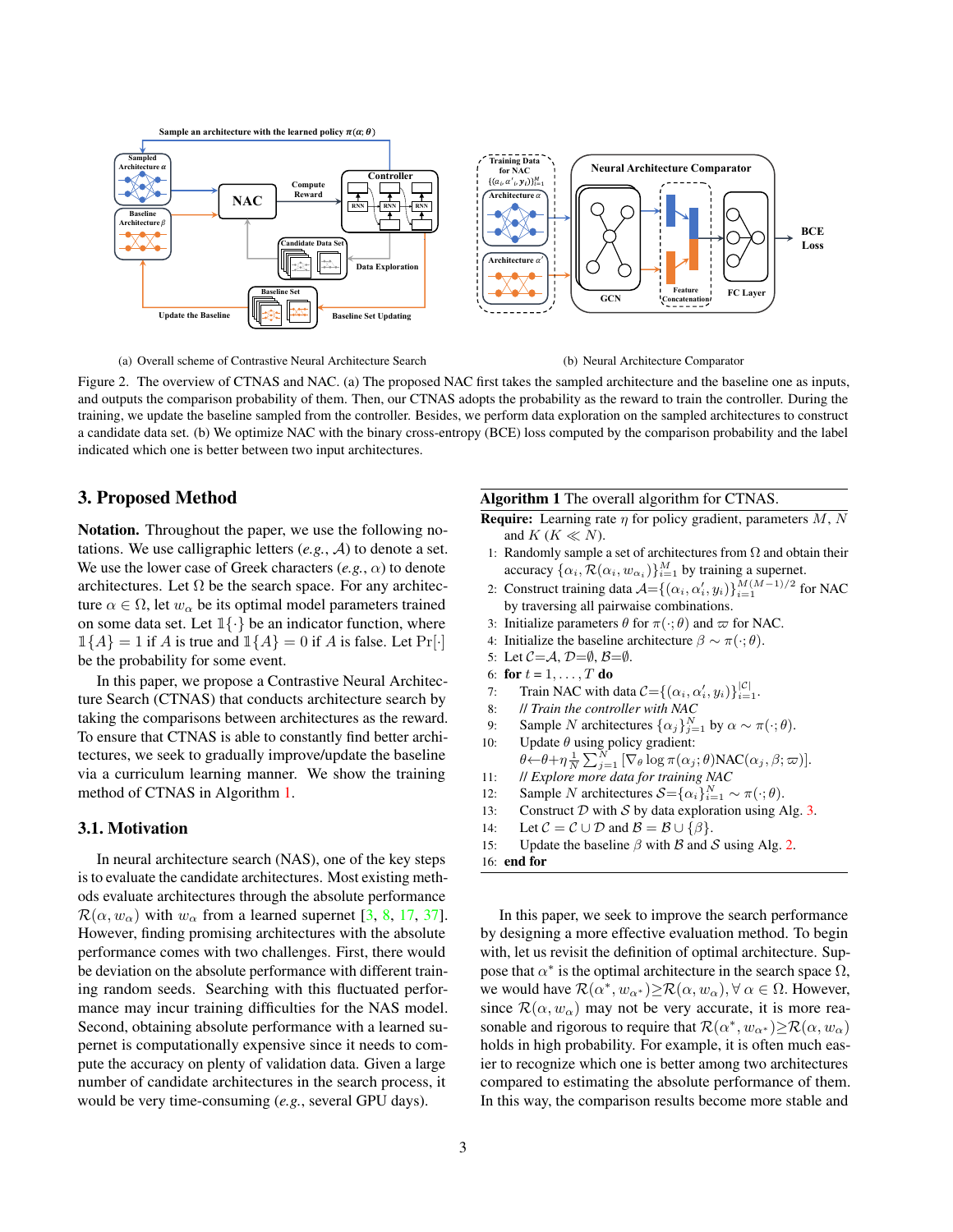<span id="page-3-3"></span>may reduce the influence of training fluctuations. Thus, to ensure the optimality, we only need to compute

$$
\Pr[\mathcal{R}(\alpha^*, w_{\alpha^*}) \ge \mathcal{R}(\alpha, w_{\alpha})]. \tag{2}
$$

The above probability implies that we may not need to obtain the absolute performance to solve the NAS problem.

#### 3.2. Contrastive Neural Architecture Search

In this paper, we propose a Contrastive Neural Architecture Search (CTNAS) method that finds promising architectures via architecture comparisons. Unlike existing methods that rely on the absolute performance, we seek to obtain the ranking of candidate architectures using a series of pairwise comparisons. Specifically, we can learn a comparison mapping, called Neural Architecture Comparator (NAC), to compare any two architectures  $\alpha, \alpha' \in \Omega$  and output the probability of  $\alpha$  being better than  $\alpha'$ :

<span id="page-3-1"></span>
$$
p = \Pr[\mathcal{R}(\alpha, w_{\alpha}) \ge \mathcal{R}(\alpha', w_{\alpha'})] = \text{NAC}(\alpha, \alpha'; \varpi), \tag{3}
$$

where  $\varpi$  is the parameter of NAC. The comparison probability *p* is more stable than the absolute performance since it may reduce the negative impact of accuracy deviation. For simplicity, we leave the details of NAC in the following.

From Eqn. [\(3\)](#page-3-1), it is possible to use the comparison probability predicted by NAC as the reward signal to train the NAS model. Formally, given a baseline architecture  $\beta \in \Omega$ , we hope to learn a policy  $\pi(\alpha; \theta)$  by solving the following optimization problem:

<span id="page-3-2"></span>
$$
\max_{\theta} \mathbb{E}_{\alpha \sim \pi(\alpha;\theta)} \Pr[\mathcal{R}(\alpha, w_{\alpha}) \ge \mathcal{R}(\beta, w_{\beta})], \qquad (4)
$$

where  $\theta$  denotes the parameters of the policy. To address the above optimization problem, following [\[37,](#page-9-6) [58\]](#page-10-0), we train a controller with policy gradient [\[47\]](#page-9-18). Unlike existing reinforcement learning based NAS methods, we adopt the comparison probability  $p= NAC(\alpha, \beta; \varpi)$  as the reward. Given a specific  $\beta$ , the controller seeks to conduct a comparison with it to search for better architectures.

However, solving Problem [\(4\)](#page-3-2) can only enable the model to find architectures that are better than the baseline  $\beta$ . In other words, it may not find the optimal architecture. More-over, in Problem [\(4\)](#page-3-2), if  $\beta$  is too weak or strong, the above optimization problem becomes meaningless (*i.e.*, the optimal objective value will be trivially 1 or 0, respectively). To address this issue, we propose a baseline updating scheme to improve/update the baseline gradually. In this way, our CTNAS is able to find better architectures iteratively. We will detail the baseline updating scheme in the following.

#### 3.3. Baseline Updating via Curriculum Learning

Since CTNAS takes the comparison result with the baseline architecture as the reward, the search performance heavily relies on the baseline architecture. Given a fixed baseline architecture, the controller is only able to find better

## <span id="page-3-0"></span>Algorithm 2 Baseline updating via curriculum learning.

**Require:** Existing baseline architectures  $\beta$ , sampled architectures S, and learned architecture comparator  $NAC(\cdot, \cdot; \varpi)$ .

- 1: Initialize comparison score  $\hat{s} = 0$ .
- 2: Construct a candidate baseline set  $\mathcal{H} = \mathcal{B} \cup \mathcal{S} = {\alpha_i}_{i=1}^{|\mathcal{H}|}$ .
- 3: for  $i = 1, \ldots, |\mathcal{H}|$  do
- 4: Compute score for architecture  $\alpha_i \in \mathcal{H}$  by

$$
s_i = \frac{1}{|\mathcal{H}| - 1} \sum_{1 \leq j \leq |\mathcal{H}|, i \neq j} \text{NAC}(\alpha_i, \alpha_j; \varpi).
$$

5: if 
$$
s_i \geq \hat{s}
$$
 then  $\hat{s} = s_i$  and  $\beta = \alpha_i$ , end if  
6: end for

7: Return  $\beta$ .

architectures than the baseline. If the baseline is not good enough, the searched architecture cannot be guaranteed to be a promising one. Thus, it becomes necessary to gradually improve/update the baseline architecture during the search.

To this end, we propose a curriculum updating scheme to improve the baseline during the search process (See Algorithm [2\)](#page-3-0). The key idea follows the basic concept of curriculum learning that humans and animals can learn much better when they gradually learn new knowledge  $[2, 12]$  $[2, 12]$  $[2, 12]$ . Specifically, the difficulty of finding architectures than a gradually improved baseline architecture would increase. As we gradually improve the baseline, our CTNAS is able to constantly find better architectures during the search.

To improve the baseline architecture  $\beta$ , we seek to select the best architecture from the previously searched architectures (See Algorithm [2\)](#page-3-0). Specifically, we build a candidate baseline set  $H$  and dynamically incorporate sampled architectures into it. To avoid the negative impact from the possible error of NAC in a single comparison, for any architecture  $\alpha_i \in \mathcal{H}$ , we compute the average comparison probability  $s_i$ by comparing  $\alpha_i$  with other architectures in H:

$$
s_i = \frac{1}{|\mathcal{H}| - 1} \sum_{1 \le j \le |\mathcal{H}|, i \ne j} \text{NAC}(\alpha_i, \alpha_j; \varpi). \tag{5}
$$

Based on the best architecture in the past as the baseline, our CTNAS is able to further improve the search performance by finding better architectures than the baseline.

Compared with existing NAS methods, our CTNAS is more stable and reliable since the contrastive search scheme searches for better architectures than the best one of the previously searched architectures. Thus, our CTNAS consistently finds better architectures than existing methods on different search spaces (See results in Tables [1](#page-5-0) and [2\)](#page-6-1).

## 4. Neural Architecture Comparator

To provide a valid reward for CTNAS, we propose a neural architecture comparator (NAC) that compares any two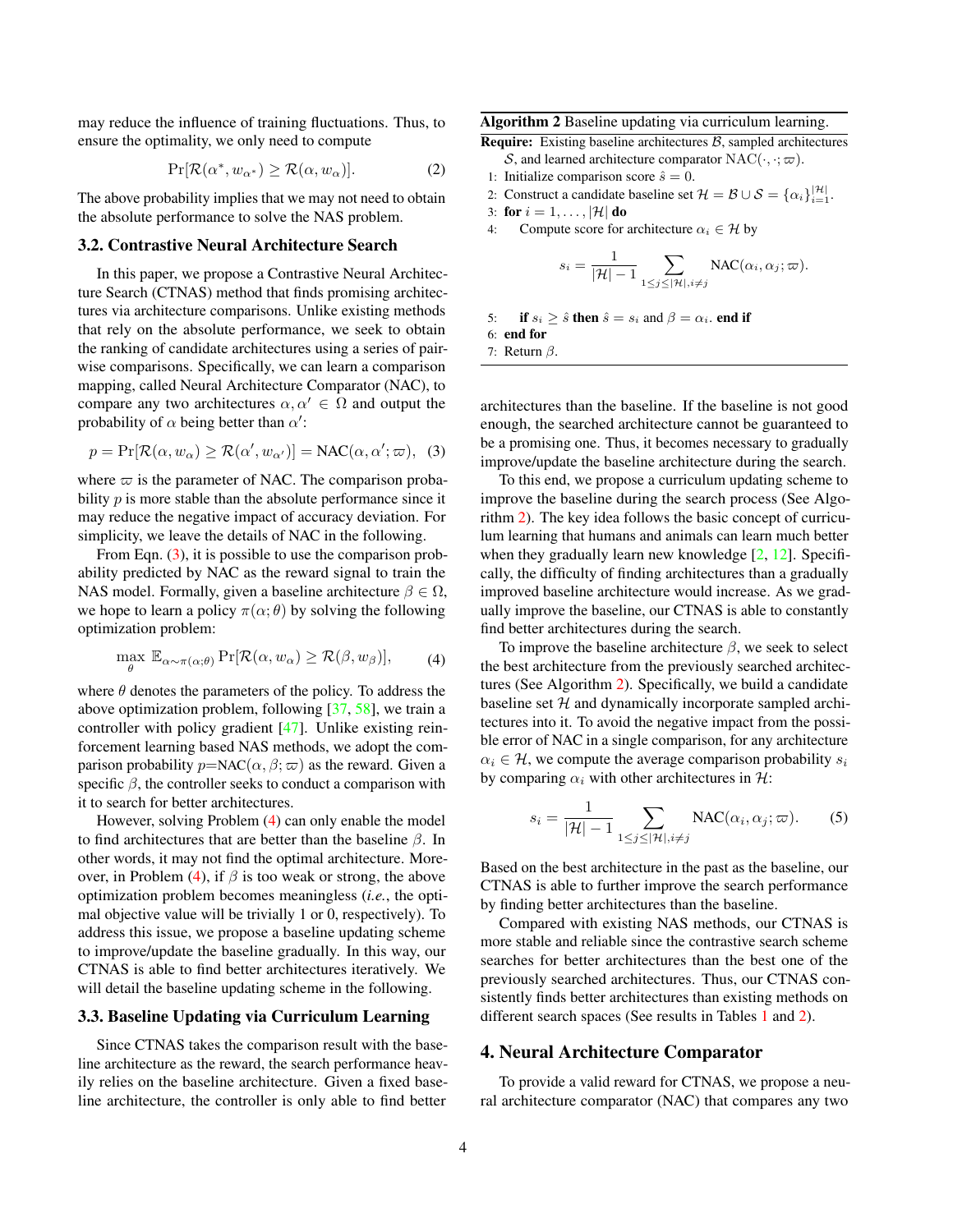<span id="page-4-3"></span>

<span id="page-4-1"></span>Figure 3. Architecture representation method of the proposed CTNAS. The nodes of the architecture DAG indicate the operations. The edges represent the flow of information.

architectures. To guarantee that NAC can handle any architecture, we represent an architecture as a directed acyclic graph (DAG) [\[37\]](#page-9-6) and build NAC using a graph convolutional network (GCN) to calculate the comparison probability. Moreover, we develop a data exploration method that trains NAC in a semi-supervised way to reduce the requirement of the training data.

# 4.1. Architecture Comparison by GCN

Given an architecture space  $\Omega$ , we can represent an architecture  $\alpha \in \Omega$  as a directed acyclic graph (DAG) [\[37\]](#page-9-6). As shown in Figure [3,](#page-4-1) each node represents a computational operation (*e.g.*, convolution or max pooling) and each edge represents the flow of information. Following [\[24\]](#page-8-18), we represent the graph  $\alpha$  using a data pair  $(\mathbf{A}_{\alpha}, \mathbf{X}_{\alpha})$ , where  $\mathbf{A}_{\alpha}$ denotes the adjacency matrix of the graph and  $X_\alpha$  denotes the learnable embeddings of nodes/operations in  $\alpha$ .

The proposed NAC compares any two architectures and predicts the comparison probability as the reward. To exploit the connectivity information inside the architecture graph, we build the NAC model with a graph convolutional network. Specifically, given two architectures  $\alpha$  and  $\alpha'$  as inputs, the proposed NAC predicts the probability of  $\alpha$  being better than  $\alpha'$  (See Figure [2](#page-2-2) (b)). To calculate the comparison probability, we concatenate the features of  $\alpha$  and  $\alpha'$  and send them to a fully-connected (FC) layer. Then, the sigmoid function  $\sigma(\cdot)$  takes the output of the FC layer as input and outputs the comparison probability:

$$
p = \text{NAC}(\alpha, \alpha'; \varpi) = \sigma\left( [\mathbf{Z}_{\alpha}; \mathbf{Z}_{\alpha'}] \mathbf{W}^{FC} \right), \qquad (6)
$$

where  $Z_{\alpha}$  denotes the features extract from the architecture  $\alpha$ ,  ${\bf W}^{FC}$  denotes the weight of the FC layer,  $[{\bf Z}_\alpha;{\bf Z}_{\alpha'}]$  refers to the concatenation of the features of  $\alpha$  and  $\alpha'$ . Based on the graph data pair  $(A_{\alpha}, X_{\alpha})$ , we use a two-layer GCN to extract the architecture features  $\mathbf{Z}_{\alpha}$  following [\[16\]](#page-8-19):

$$
\mathbf{Z}_{\alpha} = f(\mathbf{X}_{\alpha}, \mathbf{A}_{\alpha}) = \mathbf{A}_{\alpha} \phi\left(\mathbf{A}_{\alpha} \mathbf{X}_{\alpha} \mathbf{W}^{(0)}\right) \mathbf{W}^{(1)}, \quad (7)
$$

<span id="page-4-0"></span>Algorithm 3 Data exploration for NAC.

**Require:** Sampled architecture set  $S = {\alpha_i}_{i=1}^N$ , learned architecture comparator  $NAC(\cdot, \cdot; \varpi)$ , and parameter K.

- 1: Initialize the set of predicted label data  $\mathcal{E} = \emptyset$  and the confidence score set  $\mathcal{F}=\emptyset$ .
- 2: Build  $\mathcal{G} = \{(\alpha_k, \alpha'_k)\}, \alpha_k, \alpha'_k \in \mathcal{S}, \alpha_k \neq \alpha'_k.$
- 3: for  $k = 1, \ldots, |\mathcal{G}|$  do
- 4:  $p_k = \text{NAC}(\alpha_k, \alpha'_k; \varpi)$ . // *Compute comparison probability*
- $5:$  $\mathcal{C}_k = \mathbb{1}{p_k \geq 0.5}$ .// *Compute label according to probability*
- 6: Let  $\mathcal{E} = \mathcal{E} \cup \{(\alpha_k, \alpha'_k, y'_k)\}.$
- 7: fk= |pk−0.5|. // *Compute confidence score*
- 8: Let  $\mathcal{F} = \mathcal{F} \cup \{f_k\}.$

```
9: end for
```
- 10: Select top-*K* architecture pairs according to confidence score  $\mathcal{D} = \text{top-}K(\mathcal{E}, \mathcal{F}, K).$
- 11: Return D.

where  $W^{(0)}$  and  $W^{(1)}$  denote the weights of two graph convolutional layers,  $\phi$  is the a non-linear activation function (*e.g.*, the Rectified Linear Unit (ReLU) [\[36\]](#page-9-19)), and  $\mathbb{Z}_{\alpha}$  refers to the extracted features.

To train the proposed NAC, we need a data set that consists of architectures and their performance evaluated on some data set (*e.g.*, CIFAR-10). The data pairs of architecture and its performance can be obtained by training a supernet or training a set of architectures from scratch. Based on the data set, we define the label for any pair  $(\alpha_i, \alpha'_i)$ ,  $\alpha_i \neq \alpha'_i$ , sampled from  $\Omega$ , by  $y_i = \mathbb{I}\{\mathcal{R}(\alpha_i, w_{\alpha_i}) - \mathcal{R}(\alpha'_i, w_{\alpha'_i}) \geq 0\},\$ and construct the training data  $(\alpha_i, \alpha'_i, y_i)$ . Thus, the training of NAC can be considered a binary classification problem (*i.e.*, the label  $y \in \{0, 1\}$ ). We solve the problem by optimizing the binary cross-entropy loss between the probability  $p$ predicted by NAC and the ground truth label y.

In the following, we will discuss the relationship between architecture comparison and ranking problems. For convenience, we rewrite  $\mathcal{R}(\alpha, w_{\alpha})$  as  $\mathcal{R}_{\alpha}$ . Given a data set  $\{\alpha_i, \mathcal{R}_{\alpha_i}\}_{i=1}^M$ , we seek to find a ranking function  $f : \Omega \times \Omega \to \mathbb{R}$  by optimizing the ranking loss  $\ell_0(\alpha,\alpha', \mathcal{R}_\alpha, \mathcal{R}_{\alpha'}) = \mathbbm{1}\{(\mathcal{R}_\alpha - \mathcal{R}_{\alpha'}) f(\alpha,\alpha'){\leq}0\}.$  However, directly optimizing  $\ell_0$  is non-trivial since the indicator function is non-differential. To address this, we use a binary cross-entropy loss  $\mathcal{L}(f; \alpha, \alpha', y) = \mathbb{E} [\ell(\sigma \circ f(\alpha, \alpha'), y)]$  as a surrogate for  $\ell_0$ , where NAC uses the sigmoid activation function  $\sigma(\cdot)$  for the output layer, and thus can be denoted as  $\sigma \circ f$ . We have the following proposition for NAC.

<span id="page-4-2"></span>**Proposition 1** Let  $f : \Omega \times \Omega \rightarrow \mathbb{R}$  be some measur*able function, architectures*  $\alpha, \alpha' \in \Omega$ *. The surrogate loss*  $\mathcal{L}(f; \alpha, \alpha', y) = \mathbb{E} [\ell(\sigma \circ f(\alpha, \alpha'), y)]$  *is consistent with*  $\mathcal{L}_0(f; \alpha, \alpha', \mathcal{R}_\alpha, \mathcal{R}_\alpha') = \mathbb{E} [\mathbb{1}\{(\mathcal{R}_\alpha - \mathcal{R}_\alpha')f(\alpha, \alpha') \leq 0\}].$ 

Proposition [1](#page-4-2) shows that learning NAC is equivalent to optimizing the ranking over architectures. We put the proof in the supplementary.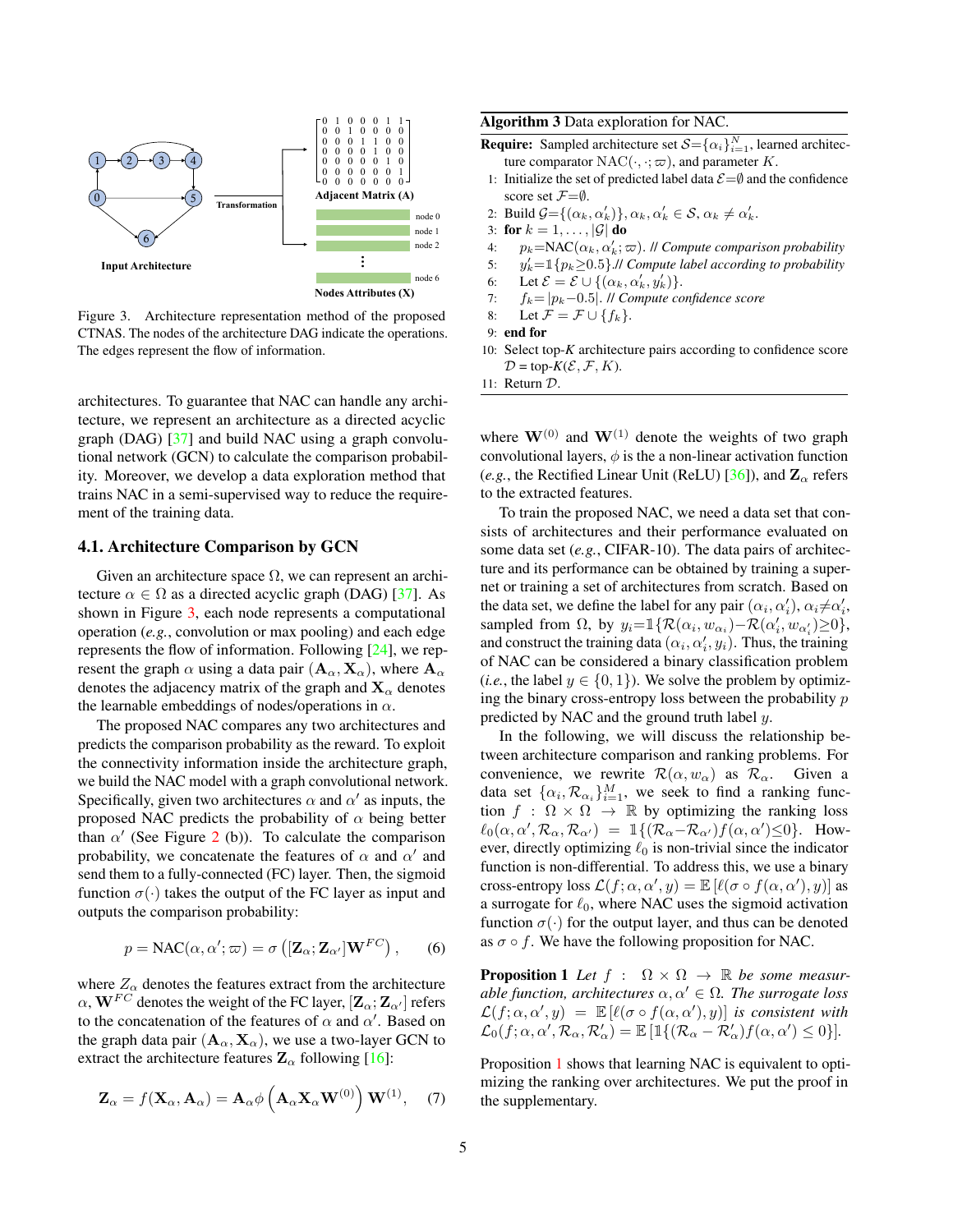<span id="page-5-4"></span><span id="page-5-0"></span>Table 1. Comparisons with existing methods in NAS-Bench-101 search space. "–" represents unavailable results. "Best Rank" denotes the percentile rank of the best searched architecture among all the architectures in the search space. "#Queries" denotes the number of pairs of architecture and its validation accuracy queried from the NAS-Bench-101 dataset. All methods are run 10 times.

| Method                 | KTau     | Average Accuracy $(\%)$ | Best Accuracy $(\%)$ | Best Rank $(\%)$ | #Oueries |
|------------------------|----------|-------------------------|----------------------|------------------|----------|
| Random                 |          | $89.31 \pm 3.92$        | 93.46                | 1.29             | 423      |
| <b>DARTS</b> [29]      |          | $92.21 \pm 0.61$        | 93.02                | 13.47            |          |
| <b>ENAS</b> [37]       |          | $91.83 + 0.42$          | 92.54                | 22.88            |          |
| FBNet $[48]$           |          | $92.29 \pm 1.25$        | 93.98                | 0.05             |          |
| <b>SPOS</b> [17]       | 0.195    | $89.85 \pm 3.80$        | 93.84                | 0.07             |          |
| FairNAS <sup>[8]</sup> | $-0.232$ | $91.10 \pm 1.84$        | 93.55                | 0.77             | -        |
| ReNAS [53]             | 0.634    | $93.90 + 0.21$          | 94.11                | 0.04             | 423      |
| RegressionNAS          | 0.430    | $89.51 \pm 4.94$        | 93.65                | 0.40             | 423      |
| CTNAS (Ours)           | 0.751    | $93.92 + 0.18$          | 94.22                | 0.01             | 423      |

Advantages of NAC over existing evaluation methods. 1) More stable evaluation results: our NAC is able to provide more stable and accurate reward signals by directly comparing architectures instead of estimating the absolute performance, leading to high rank correlation (See results in Sec. [5.1\)](#page-5-1). 2) Lower evaluation time cost: unlike existing methods evaluate architectures by computing accuracy on the validation data, our NAC achieves this only by comparing two architecture graphs. Thus, our method is able to greatly reduce the search cost and accelerate the search process (See more discussions in Sec.  $6.1$ ). 3) Lower requirement for training samples: given  $m$  architectures with the corresponding performance, we can construct  $\binom{m}{2} = m(m-1)/2$ training pairs to train NAC while the regression-based methods only have  $m$  training samples.

## 4.2. Data Exploration for Training NAC

Note that learning a good NAC requires a set of labeled data, *i.e.*,  $\{(\alpha_i, \alpha'_i, y_i)\}_{i=1}^M$ . However, we can only obtain a limited number of labeled data due to the limitation of computational cost in practice. Given a limited training data set, the performance of NAC model may deteriorate, leading to training difficulties for architecture search. Thus, how to efficiently evaluate architectures using NAC with limited data preparations is an important problem.

To address this issue, we propose a data exploration method that adopts the sampled architectures during the search as the unlabeled data. For these unlabeled data, we propose to take the class with maximum probability predicted by NAC as its label. As shown in Algorithm [3,](#page-4-0) given the latest NAC model NAC( $\cdot, \cdot; \varpi$ ), the predicted label of the previously unseen architecture pair can be computed by

$$
y' = \mathbb{1}\{\text{NAC}(\alpha, \alpha'; \varpi) \ge 0.5\},\tag{8}
$$

where  $\mathbb{1}\{\cdot\}$  refers to an indicator function. Here,  $y' = 1$ if NAC( $\alpha, \alpha'; \varpi$ )  $\geq 0.5$  and  $y' = 0$  otherwise. However, the predicted label can be noisy since the NAC model may produce wrong predictions. To address this, for the  $k$ -th architecture pair, we evaluate the prediction quality by computing the confidence score:

$$
f_k = |\text{NAC}(\alpha_k, \alpha'_k; \varpi) - 0.5|.
$$
 (9)

In practice, the higher the confidence score is, the more reliable the predicted label will be. We select the data with predicted labels with top- $K$  confidence scores and combine them with the labeled data to train NAC. To balance these two kinds of data, we set the proportion of the predicted label data to 0.5 (See discussions in Sec. [6.3\)](#page-7-0). With the increase of unlabelled data during training, our NAC is able to improve the generalization ability to unseen architectures.

# 5. Experiments

We apply our CTNAS to three different search spaces, namely NAS-Bench-101 [\[52\]](#page-9-20), MobileNetV3 [\[21\]](#page-8-20) and DARTS  $[29]$ <sup>[1](#page-5-2)</sup> search spaces. We put more details about the search space and the implementation in supplementary. All implementations are based on PyTorch<sup>[2](#page-5-3)</sup>.

#### <span id="page-5-1"></span>5.1. Experiments on NAS-Bench-101

Implementation Details. For a fair comparison, we set the number of architecture-accuracy pairs queried from the NAS-Bench-101 dataset to 423 for all the methods. To measure the rank correlation, we use another 100 architectures in the dataset to compute Kendall's Tau (KTau) [\[41\]](#page-9-21). Note that a larger KTau means evaluating architectures more accurately. Following the settings in [\[52\]](#page-9-20), we obtain the test accuracy by averaging the accuracy of 3 different runs. Following [\[37\]](#page-9-6), we train the CTNAS model for 10k iterations with a batch size of 1 in the training.

Comparisons with State-of-the-art Methods. We compare our proposed CTNAS with state-of-the-art methods in NAS-Bench-101 search space. From Table [1,](#page-5-0) the proposed CTNAS achieves higher KTau value (0.751) than other NAS methods. The results show CTNAS evaluates architectures

<span id="page-5-2"></span><sup>&</sup>lt;sup>1</sup>Due to page limit, we put the experimental results in DARTS search space into the supplementary.

<span id="page-5-3"></span><sup>&</sup>lt;sup>2</sup>The source code is available at [https://github.com/chenyaofo/CTNAS.](https://github.com/chenyaofo/CTNAS)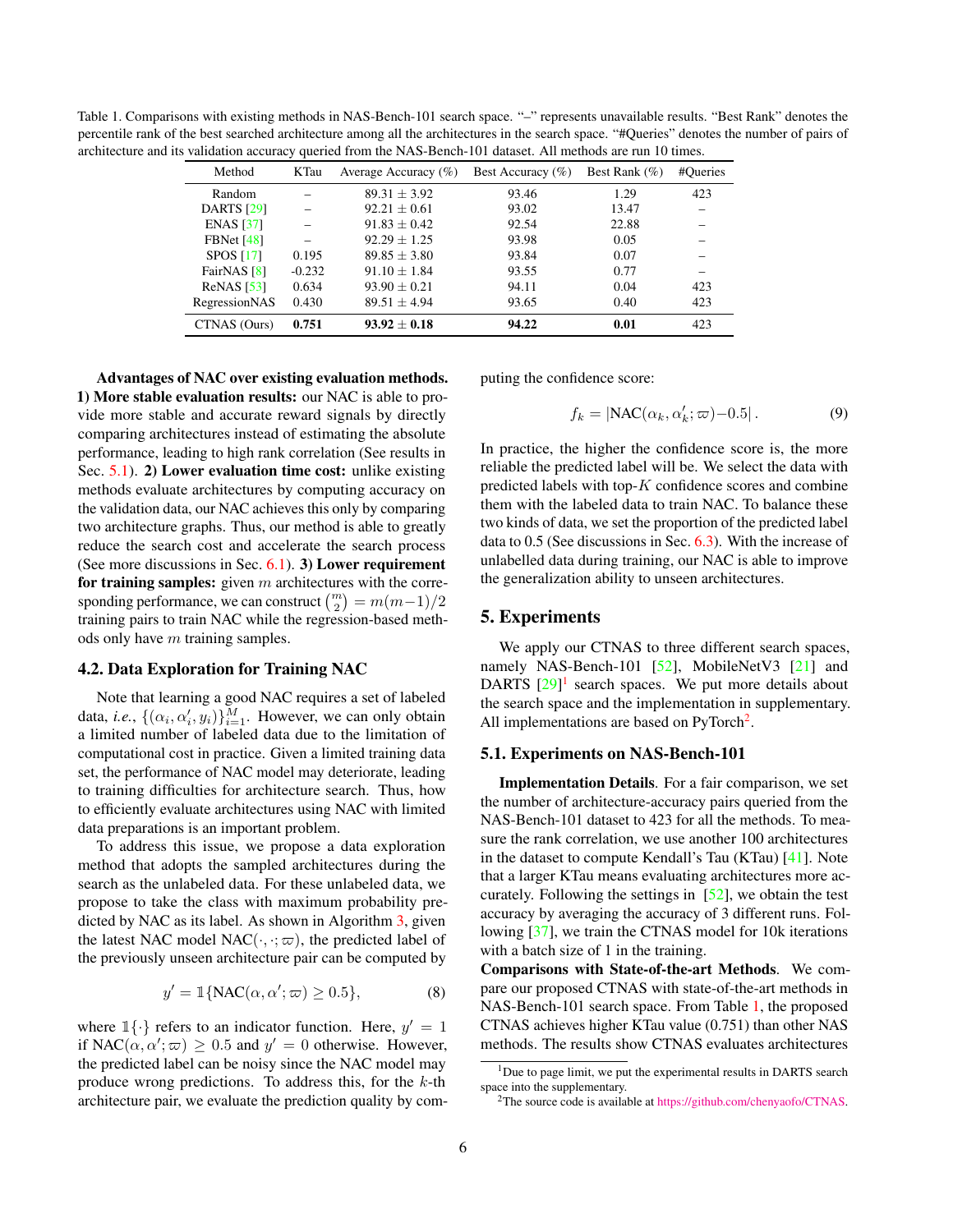| Search Space     | Architecture                      | Test Accuracy $(\%)$ |         | #MAdds(M) | #Queries (K) | Search Time | <b>Total Time</b> |
|------------------|-----------------------------------|----------------------|---------|-----------|--------------|-------------|-------------------|
|                  |                                   | $Top-1$              | $Top-5$ |           |              | (GPU days)  | (GPU days)        |
|                  | MobileNetV2 $(1.4\times)$ [40]    | 74.7                 |         | 585       |              |             |                   |
|                  | ShuffleNetV2 $(2\times)$ [34]     | 73.7                 |         | 524       |              |             |                   |
|                  | $NASNet-A$ [59]                   | 74.0                 | 91.6    | 564       | 20           |             | 1800              |
| NASNet           | AmoebaNet-A [39]                  | 74.5                 | 92.0    | 555       | 20           |             | 3150              |
|                  | <b>DARTS</b> [29]                 | 73.1                 | 91.0    | 595       | 19.5         | 4           | 4                 |
| <b>DARTS</b>     | P-DARTS [7]                       | 75.6                 | 92.6    | 577       | 11.7         | 0.3         | 0.3               |
|                  | $PC$ -DARTS $[50]$                | 75.8                 | 92.7    | 597       | 3.4          | 3.8         | 3.8               |
|                  | CNAS $[14]$                       | 75.4                 | 92.6    | 576       | 100          | 0.3         | 0.3               |
|                  | MobileNetV3-Large $[21]$          | 75.2                 |         | 219       |              |             |                   |
|                  | $FBNet-C [48]$                    | 74.9                 |         | 375       | 11.5         | 1.8         | 9                 |
|                  | MnasNet-A3 $[44]$                 | 76.7                 | 93.3    | 403       | 8            |             |                   |
|                  | ProxylessNAS [4]                  | 75.1                 | 92.3    | 465       |              |             | 8.3               |
|                  | OFA $[3]$                         | 76.0                 |         | 230       | 16           | 1.7         | 51.7              |
| MobileNetV3-like | FBNetV2 $[45]$ <sup>†</sup>       | 76.3                 | 92.9    | 321       | 11.5         | 5           | 25                |
|                  | AtomNAS $[35]$                    | 75.9                 | 92.0    | 367       | 78           |             |                   |
|                  | Random Search                     | 76.0                 | 92.6    | 314       |              |             | 50                |
|                  | <b>Best Sampled Architectures</b> | 76.7                 | 93.1    | 382       |              |             | 50                |
|                  | CTNAS (Ours)                      | 77.3                 | 93.4    | 482       |              | 0.1         | 50.1              |

<span id="page-6-4"></span><span id="page-6-1"></span>Table 2. Comparisons of the architectures searched/designed by different methods on ImageNet. "-" means unavailable results. <sup>†</sup> denotes we test the accuracy from the pretrained model in the official repository. "Total Time" includes the time cost of training the supernet/child networks and the search process. "#Queries" denotes the number of architectures queried from the supernet for the validation accuracy.



<span id="page-6-3"></span>Figure 4. The accuracy *vs.* the number of queries among different methods on ImageNet.

accurately, which is beneficial to the search process. Besides, CTNAS achieves the highest average testing accuracy (93.92%), and the best architecture searched by CTNAS is the top 0.01% in the search space with the testing accuracy of 94.22%. We also compare CTNAS with its variant (*i.e.*, RegressionNAS) that trains a regression-based predictor with L2 loss to predict the absolute performance. CTNAS has a much higher average testing accuracy and a lower variance of the accuracy than RegressionNAS, which demonstrates the stability of our method.

#### <span id="page-6-0"></span>5.2. Experiments on ImageNet

Implementation Details. We apply our CTNAS to a MobileNetV3-like search space [\[21\]](#page-8-20). We first train a supernet with the progressive shrinking strategy [\[3\]](#page-8-6) (cost 50 GPU

days). Then, we sample 1000 architectures in the search space as the training data for NAC. Following [\[3\]](#page-8-6), we compute the validation accuracy on 10k images sampled from the training set of ImageNet. For a fair comparison, we following the mobile setting [\[29\]](#page-9-8) and restrict the number of multiply-adds (MAdds) to be less than 600M.

Comparisons with State-of-the-art Methods. We compare the performance of CTNAS with other NAS methods on ImageNet in Table [2.](#page-6-1) CTNAS achieves 77.3% top-1 accuracy and 93.4% top-5 accuracy, which consistently outperforms existing human-designed architectures and stateof-the-art NAS models searched in different search spaces. Besides, we compare the searched architecture with the best one of 1000 sampled architectures. The searched architecture achieves higher accuracy (77.3% *vs.* 76.7%), which demonstrates the effectiveness of CTNAS. We report the number of queries from supernet for validation accuracy of different methods in Figure [4.](#page-6-3) Note that querying from supernet takes up most of the search time cost. Thus, the number of queries becomes an important metric to measure search cost [\[52,](#page-9-20) [32\]](#page-9-25). CTNAS has fewer queries (1k) than other methods but achieves the highest searched performance. The results demonstrate that NAC is more efficient and greatly accelerates the search process (*i.e.*, only 0.1 GPU days).

## 6. Further Experiments

## <span id="page-6-2"></span>6.1. Comparisons of Architecture Evaluation Cost

In this experiment, we compare our NAC with other NAS methods in terms of the time cost to rank 100 neural architectures. From Table [3,](#page-7-1) our NAC has much lower time cost (4.1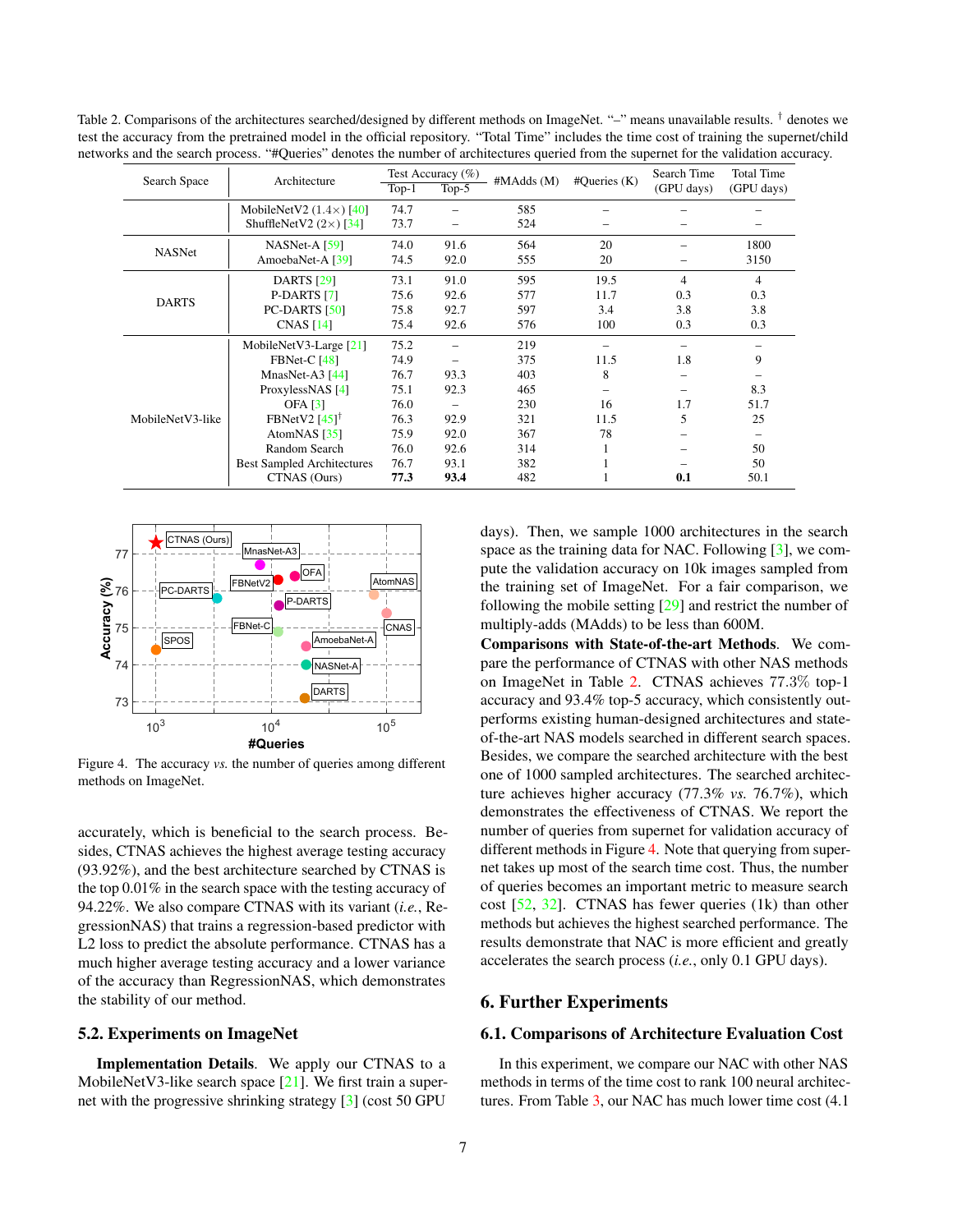<span id="page-7-5"></span>ms) than existing NAS methods, such as ReNAS [\[53\]](#page-9-17) (85.6 ms) and ENAS [\[37\]](#page-9-6) (2.7 s). The reasons have two aspects: 1) The inputs of NAC have lower dimensions. NAC only takes architecture graphs as inputs while weight sharing methods (*e.g.*, ENAS) need to compute the accuracy on the validation data. Besides, ReNAS uses manually-deigned features of architectures as inputs which have higher dimensions than ours. 2) Our NAC only consists of 3 layers while the models in considered methods often have tens of layers.

<span id="page-7-1"></span>

|  |  |  |  |  |  | Table 3. Time cost of evaluating 100 architectures. |
|--|--|--|--|--|--|-----------------------------------------------------|
|--|--|--|--|--|--|-----------------------------------------------------|

|                                  |  | Method   CTNAS ReNAS ENAS Training from Scratch |
|----------------------------------|--|-------------------------------------------------|
| Time Cost   4.1 ms 85.6 ms 2.7 s |  | 5,430 h                                         |

#### 6.2. Effect of Baseline Updating Scheme

To verify the effectiveness of the proposed baseline updating scheme via curriculum learning, we compare our CTNAS with two variants, namely *Fixed Baseline* and *Randomly Updating*. Fixed Baseline variant finds promising architectures with a fixed baseline architecture in the whole searching process. Random Updating variant updates the baseline with a randomly sampled architecture. From Table [4,](#page-7-2) our CTNAS outperforms these two variants by a large margin. The reason is that the fixed or randomly sampled baseline may be too weak. In this case, it is hard for the controller to find promising architectures. Randomly sampled variant samples sufficient good baselines in some cases, thus achieves higher performance than the fixed one.

<span id="page-7-2"></span>Table 4. Comparisons of different baseline updating schemes.

| Method   CTNAS                 |                  | Fixed Baseline Random Updating |
|--------------------------------|------------------|--------------------------------|
| Acc. $(\%)$   93.92 $\pm$ 0.18 | $93.39 \pm 0.17$ | $93.53 \pm 0.39$               |

## <span id="page-7-0"></span>6.3. Effect of Data Exploration Method

To investigate the effect of the proposed data exploration method, we conduct more experiments in NAS-Bench-101 search space. Let  $\mathcal M$  and  $\mathcal U$  be the set of labeled data and data with labels predicted by NAC in a batch, respectively. The proportion of data with predicted labels is  $r = |\mathcal{U}|/(|\mathcal{U}| +$  $|\mathcal{M}|$ ). As shown in Table [5,](#page-7-3) compared with that without data exploration ( $r = 0$ ), CTNAS achieves better performance when the proportion  $r$  is set to 0.5. Besides, either a low or high proportion would hamper the training of CTNAS, leading to a poor searched performance. Thus, we set the proportion  $r$  to 0.5 in the experiments.

<span id="page-7-3"></span>Table 5. Comparisons of different proportions  $(r)$  of data with predicted labels.

| $r \qquad   \qquad 0.0$                                                        | 0.3 | 0.5 | 0.8 |
|--------------------------------------------------------------------------------|-----|-----|-----|
| Acc. (%)   $93.60 \pm 0.22$ $93.62 \pm 0.30$ $93.92 \pm 0.18$ $93.60 \pm 0.40$ |     |     |     |

#### 6.4. Effect of the Number of Training Samples

To investigate the effect of the number of training architectures/samples, we perform more experiments with different numbers of training samples (*i.e.*, {20, 50, 100, 423,  $2115, 4230$  $2115, 4230$  $2115, 4230$ . From Figure 5, when the number of samples increases from 20 to 423, our CTNAS achieve better performance. However, our CTNAS yield similar accuracy when the number of samples is larger than 423. The results show that a small number of training samples are sufficient for our NAC. The reasons are two folds: 1) The proposed data exploration method provides more training samples. 2) Our NAC has a low requirement for training samples since we can construct  $m(m-1)/2$  pairs from m labeled samples.



<span id="page-7-4"></span>Figure 5. Comparisons of different number of training samples.

## 7. Conclusion

In this paper, we have proposed a novel Contrastive Neural Architecture Search (CTNAS) method that performs search based on the comparison results of the sampled architecture and a baseline one. To constantly find better architectures, we propose a baseline updating scheme via curriculum learning to improve the baseline gradually. To provide the comparison results, we devise a Neural Architecture Comparator (NAC) that takes two architectures as inputs and outputs the probability that one is better than the other. Moreover, we propose a data exploration method for NAC to reduce the requirement of training data and improve the generalization ability of NAC to evaluate unseen architectures. The experimental results in three search spaces demonstrate that our CTNAS outperforms the state-of-the-art methods.

Acknowledgements. This work was partially supported by Key-Area Research and Development Program of Guangdong Province (2019B010155002), CCF-Baidu Open Fund (CCF-BAIDU OF2020022), National Natural Science Foundation of China (NSFC) 61836003 (key project), Program for Guangdong Introducing Innovative and Enterpreneurial Teams 2017ZT07X183, Fundamental Research Funds for the Central Universities D2191240. Yong Guo is supported by National Natural Science Foundation of China (Grant No. 62072186), Guangdong Basic and Applied Basic Research Foundation (Grant No. 2019B1515130001).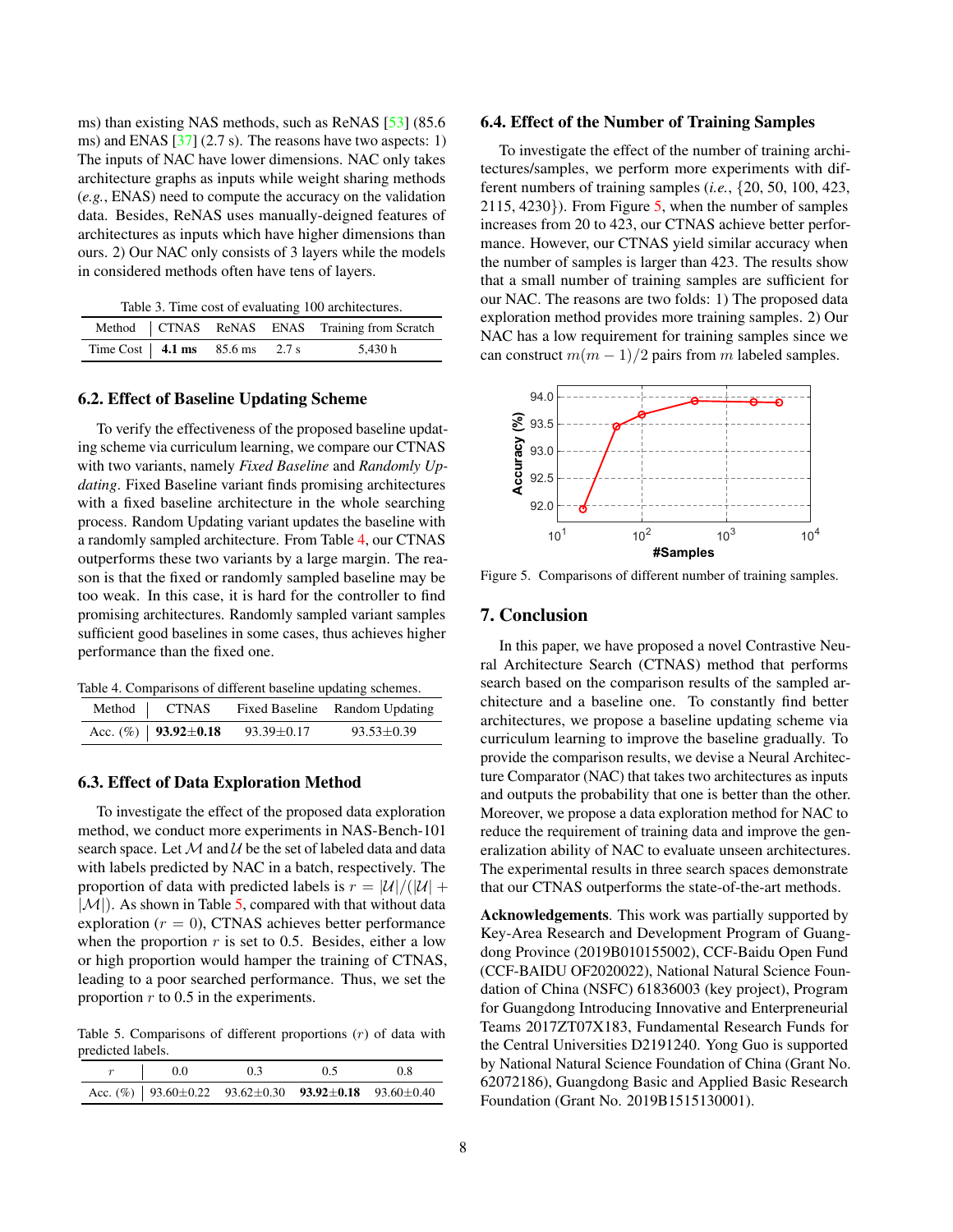# References

- <span id="page-8-5"></span>[1] Bowen Baker, Otkrist Gupta, Nikhil Naik, and Ramesh Raskar. Designing neural network architectures using reinforcement learning. In *International Conference on Learning Representations*, 2017. [1,](#page-0-1) [2](#page-1-0)
- <span id="page-8-16"></span>[2] Yoshua Bengio, Jérôme Louradour, Ronan Collobert, and Jason Weston. Curriculum learning. In *International Conference on Machine Learning*, pages 41–48, 2009. [4](#page-3-3)
- <span id="page-8-6"></span>[3] Han Cai, Chuang Gan, Tianzhe Wang, Zhekai Zhang, and Song Han. Once for all: Train one network and specialize it for efficient deployment. In *International Conference on Learning Representations*, 2020. [1,](#page-0-1) [3,](#page-2-3) [7,](#page-6-4) [13](#page-12-0)
- <span id="page-8-22"></span>[4] Han Cai, Ligeng Zhu, and Song Han. ProxylessNAS: Direct neural architecture search on target task and hardware. In *International Conference on Learning Representations*, 2019. [7](#page-6-4)
- <span id="page-8-1"></span>[5] Liang-Chieh Chen, Yukun Zhu, George Papandreou, Florian Schroff, and Hartwig Adam. Encoder-decoder with atrous separable convolution for semantic image segmentation. In *The European Conference on Computer Vision*, pages 833– 851, 2018. [1](#page-0-1)
- <span id="page-8-2"></span>[6] Peihao Chen, Deng Huang, Dongliang He, Xiang Long, Runhao Zeng, Shilei Wen, Mingkui Tan, and Chuang Gan. Rspnet: Relative speed perception for unsupervised video representation learning. In *AAAI Conference on Artificial Intelligence*, 2021. [1](#page-0-1)
- <span id="page-8-13"></span>[7] Xin Chen, Lingxi Xie, Jun Wu, and Qi Tian. Progressive differentiable architecture search: Bridging the depth gap between search and evaluation. In *The IEEE International Conference on Computer Vision*, pages 1294–1303, 2019. [2,](#page-1-0) [7](#page-6-4)
- <span id="page-8-7"></span>[8] Xiangxiang Chu, Bo Zhang, Ruijun Xu, and Jixiang Li. Fair-NAS: Rethinking evaluation fairness of weight sharing neural architecture search. *arXiv preprint arXiv:1907.01845*, 2019. [1,](#page-0-1) [3,](#page-2-3) [6,](#page-5-4) [14](#page-13-0)
- <span id="page-8-23"></span>[9] Jia Deng, Wei Dong, Richard Socher, Li-Jia Li, Kai Li, and Li Fei-Fei. ImageNet: A large-scale hierarchical image database. In *The IEEE Conference on Computer Vision and Pattern Recognition*, pages 248–255, 2009. [13](#page-12-0)
- <span id="page-8-24"></span>[10] Terrance DeVries and Graham W Taylor. Improved regularization of convolutional neural networks with cutout. *arXiv preprint arXiv:1708.04552*, 2017. [13,](#page-12-0) [15](#page-14-0)
- <span id="page-8-10"></span>[11] Golnaz Ghiasi, Tsung-Yi Lin, and Quoc V. Le. NAS-FPN: Learning scalable feature pyramid architecture for object detection. In *The IEEE Conference on Computer Vision and Pattern Recognition*, pages 7036–7045, 2019. [2](#page-1-0)
- <span id="page-8-17"></span>[12] Çağlar Gülçehre and Yoshua Bengio. Knowledge matters: Importance of prior information for optimization. *The Journal of Machine Learning Research*, 17(1):226–257, 2016. [4](#page-3-3)
- <span id="page-8-0"></span>[13] Yong Guo, Jian Chen, Qing Du, Anton Van Den Hengel, Qinfeng Shi, and Mingkui Tan. Multi-way backpropagation for training compact deep neural networks. *Neural Networks*, 2020. [1](#page-0-1)
- <span id="page-8-21"></span>[14] Yong Guo, Yaofo Chen, Yin Zheng, Peilin Zhao, Jian Chen, Junzhou Huang, and Mingkui Tan. Breaking the curse of space explosion: Towards efficient nas with curriculum search. In *International Conference on Machine Learning*, 2020. [7](#page-6-4)
- <span id="page-8-11"></span>[15] Yong Guo, Yongsheng Luo, Zhenhao He, Jin Huang, and Jian Chen. Hierarchical neural architecture search for single image super-resolution. *IEEE Signal Processing Letters*, 27:1255– 1259, 2020. [2](#page-1-0)
- <span id="page-8-19"></span>[16] Yong Guo, Yin Zheng, Mingkui Tan, Qi Chen, Jian Chen, Peilin Zhao, and Junzhou Huang. NAT: Neural architecture transformer for accurate and compact architectures. In *Advances in Neural Information Processing Systems*, pages 735–747, 2019. [5](#page-4-3)
- <span id="page-8-15"></span>[17] Zichao Guo, Xiangyu Zhang, Haoyuan Mu, Wen Heng, Zechun Liu, Yichen Wei, and Jian Sun. Single path oneshot neural architecture search with uniform sampling. In *The European Conference on Computer Vision*, 2020. [3,](#page-2-3) [6,](#page-5-4) [13,](#page-12-0) [14](#page-13-0)
- <span id="page-8-14"></span>[18] Raia Hadsell, Sumit Chopra, and Yann LeCun. Dimensionality reduction by learning an invariant mapping. In *The IEEE Conference on Computer Vision and Pattern Recognition*, pages 1735–1742, 2006. [2](#page-1-0)
- <span id="page-8-27"></span>[19] Dongyoon Han, Jiwhan Kim, and Junmo Kim. Deep pyramidal residual networks. In *The IEEE Conference on Computer Vision and Pattern Recognition*, pages 6307–6315, 2017. [15](#page-14-0)
- <span id="page-8-3"></span>[20] Kaiming He, Xiangyu Zhang, Shaoqing Ren, and Jian Sun. Deep residual learning for image recognition. In *The IEEE Conference on Computer Vision and Pattern Recognition*, pages 770–778, 2016. [1,](#page-0-1) [13](#page-12-0)
- <span id="page-8-20"></span>[21] Andrew Howard, Mark Sandler, Grace Chu, Liang-Chieh Chen, Bo Chen, Mingxing Tan, Weijun Wang, Yukun Zhu, Ruoming Pang, Vijay Vasudevan, et al. Searching for MobileNetV3. In *The IEEE International Conference on Computer Vision*, pages 1314–1324, 2019. [6,](#page-5-4) [7,](#page-6-4) [13,](#page-12-0) [14](#page-13-0)
- <span id="page-8-4"></span>[22] Andrew G Howard, Menglong Zhu, Bo Chen, Dmitry Kalenichenko, Weijun Wang, Tobias Weyand, Marco Andreetto, and Hartwig Adam. MobileNets: Efficient convolutional neural networks for mobile vision applications. *arXiv preprint arXiv:1704.04861*, 2017. [1](#page-0-1)
- <span id="page-8-26"></span>[23] Gao Huang, Zhuang Liu, Laurens Van Der Maaten, and Kilian Q Weinberger. Densely connected convolutional networks. In *The IEEE Conference on Computer Vision and Pattern Recognition*, pages 2261–2269, 2017. [15](#page-14-0)
- <span id="page-8-18"></span>[24] Thomas N Kipf and Max Welling. Semi-supervised classification with graph convolutional networks. In *International Conference on Learning Representations*, 2016. [5,](#page-4-3) [13](#page-12-0)
- <span id="page-8-25"></span>[25] Gustav Larsson, Michael Maire, and Gregory Shakhnarovich. FractalNet: Ultra-deep neural networks without residuals. In *International Conference on Learning Representations*, 2017. [14](#page-13-0)
- <span id="page-8-9"></span>[26] Liam Li and Ameet Talwalkar. Random search and reproducibility for neural architecture search. In *Proceedings of Uncertainty in Artificial Intelligence*, page 129, 2019. [1,](#page-0-1) [2](#page-1-0)
- <span id="page-8-8"></span>[27] Chenxi Liu, Barret Zoph, Maxim Neumann, Jonathon Shlens, Wei Hua, Li-Jia Li, Li Fei-Fei, Alan L. Yuille, Jonathan Huang, and Kevin Murphy. Progressive neural architecture search. In *The European Conference on Computer Vision*, pages 19–35, 2018. [1,](#page-0-1) [2,](#page-1-0) [15](#page-14-0)
- <span id="page-8-12"></span>[28] Hanxiao Liu, Karen Simonyan, Oriol Vinyals, Chrisantha Fernando, and Koray Kavukcuoglu. Hierarchical representations for efficient architecture search. In *International Conference on Learning Representations*, 2018. [2](#page-1-0)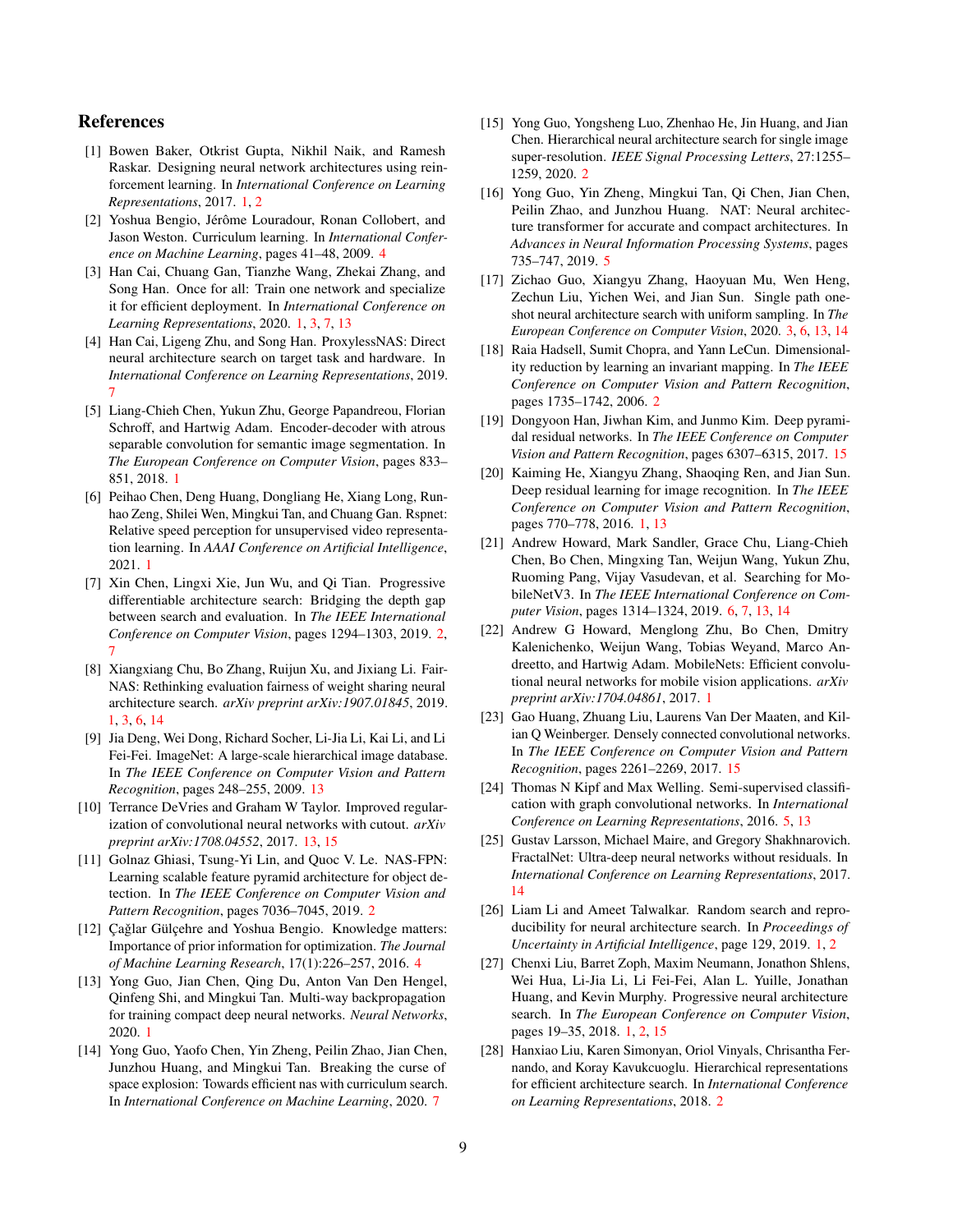- <span id="page-9-8"></span>[29] Hanxiao Liu, Karen Simonyan, and Yiming Yang. DARTS: Differentiable architecture search. In *International Conference on Learning Representations*, 2019. [1,](#page-0-1) [2,](#page-1-0) [6,](#page-5-4) [7,](#page-6-4) [13,](#page-12-0) [14,](#page-13-0) [15,](#page-14-0) [16](#page-15-0)
- <span id="page-9-26"></span>[30] Tie-Yan Liu et al. Learning to rank for information retrieval. *Foundations and Trends in Information Retrieval*, 3(3):225– 331, 2009. [12](#page-11-0)
- <span id="page-9-2"></span>[31] Weiyang Liu, Yandong Wen, Zhiding Yu, Ming Li, Bhiksha Raj, and Le Song. SphereFace: Deep hypersphere embedding for face recognition. In *The IEEE Conference on Computer Vision and Pattern Recognition*, pages 6738–6746, 2017. [1](#page-0-1)
- <span id="page-9-25"></span>[32] Renqian Luo, Xu Tan, Rui Wang, Tao Qin, Enhong Chen, and Tie-Yan Liu. Semi-supervised neural architecture search. *arXiv preprint arXiv:2002.10389*, 2020. [7](#page-6-4)
- <span id="page-9-7"></span>[33] Renqian Luo, Fei Tian, Tao Qin, Enhong Chen, and Tie-Yan Liu. Neural architecture optimization. In *Advances in Neural Information Processing Systems*, pages 7827–7838, 2018. [1,](#page-0-1) [2,](#page-1-0) [15](#page-14-0)
- <span id="page-9-22"></span>[34] Ningning Ma, Xiangyu Zhang, Hai-Tao Zheng, and Jian Sun. ShuffleNet V2: Practical guidelines for efficient CNN architecture design. In *The European Conference on Computer Vision*, pages 116–131, 2018. [7](#page-6-4)
- <span id="page-9-24"></span>[35] Jieru Mei, Yingwei Li, Xiaochen Lian, Xiaojie Jin, Linjie Yang, Alan Yuille, and Jianchao Yang. Atomnas: Fine-grained end-to-end neural architecture search. In *International Conference on Learning Representations*, 2020. [7](#page-6-4)
- <span id="page-9-19"></span>[36] Vinod Nair and Geoffrey E Hinton. Rectified linear units improve restricted boltzmann machines. In *International Conference on Machine Learning*, pages 807–814, 2010. [5](#page-4-3)
- <span id="page-9-6"></span>[37] Hieu Pham, Melody Y Guan, Barret Zoph, Quoc V Le, and Jeff Dean. Efficient neural architecture search via parameter sharing. In *International Conference on Machine Learning*, pages 4092–4101, 2018. [1,](#page-0-1) [2,](#page-1-0) [3,](#page-2-3) [4,](#page-3-3) [5,](#page-4-3) [6,](#page-5-4) [8,](#page-7-5) [15](#page-14-0)
- <span id="page-9-11"></span>[38] A. J. Piergiovanni, Anelia Angelova, and Michael S. Ryoo. Tiny video networks. *arXiv preprint arXiv:1910.06961*, 2019. [2](#page-1-0)
- <span id="page-9-12"></span>[39] Esteban Real, Alok Aggarwal, Yanping Huang, and Quoc V Le. Regularized evolution for image classifier architecture search. In *AAAI Conference on Artificial Intelligence*, volume 33, pages 4780–4789, 2019. [2,](#page-1-0) [7,](#page-6-4) [15](#page-14-0)
- <span id="page-9-0"></span>[40] Mark Sandler, Andrew G. Howard, Menglong Zhu, Andrey Zhmoginov, and Liang-Chieh Chen. MobileNetV2: Inverted residuals and linear bottlenecks. In *The IEEE Conference on Computer Vision and Pattern Recognition*, pages 4510–4520, 2018. [1,](#page-0-1) [7](#page-6-4)
- <span id="page-9-21"></span>[41] Pranab Kumar Sen. Estimates of the regression coefficient based on Kendall's Tau. *Journal of the American Statistical Association*, 63(324):1379–1389, 1968. [6,](#page-5-4) [14](#page-13-0)
- <span id="page-9-15"></span>[42] Kihyuk Sohn. Improved deep metric learning with multi-class n-pair loss objective. In Daniel D. Lee, Masashi Sugiyama, Ulrike von Luxburg, Isabelle Guyon, and Roman Garnett, editors, *Advances in Neural Information Processing Systems*, pages 1849–1857, 2016. [2](#page-1-0)
- <span id="page-9-1"></span>[43] Christian Szegedy, Wei Liu, Yangqing Jia, Pierre Sermanet, Scott Reed, Dragomir Anguelov, Dumitru Erhan, Vincent Vanhoucke, and Andrew Rabinovich. Going deeper with convolutions. In *The IEEE Conference on Computer Vision and Pattern Recognition*, pages 1–9, 2015. [1,](#page-0-1) [14](#page-13-0)
- <span id="page-9-10"></span>[44] Mingxing Tan, Bo Chen, Ruoming Pang, Vijay Vasudevan, Mark Sandler, Andrew Howard, and Quoc V Le. MnasNet: Platform-aware neural architecture search for mobile. In *The IEEE Conference on Computer Vision and Pattern Recognition*, pages 2820–2828, 2019. [2,](#page-1-0) [7](#page-6-4)
- <span id="page-9-23"></span>[45] Alvin Wan, Xiaoliang Dai, Peizhao Zhang, Zijian He, Yuandong Tian, Saining Xie, Bichen Wu, Matthew Yu, Tao Xu, Kan Chen, Peter Vajda, and Joseph E. Gonzalez. Fbnetv2: Differentiable neural architecture search for spatial and channel dimensions. In *The IEEE Conference on Computer Vision and Pattern Recognition*, pages 12962–12971, 2020. [7](#page-6-4)
- <span id="page-9-3"></span>[46] Hao Wang, Yitong Wang, Zheng Zhou, Xing Ji, Dihong Gong, Jingchao Zhou, Zhifeng Li, and Wei Liu. CosFace: Large margin cosine loss for deep face recognition. In *The IEEE Conference on Computer Vision and Pattern Recognition*, pages 5265–5274, 2018. [1](#page-0-1)
- <span id="page-9-18"></span>[47] Ronald J Williams. Simple statistical gradient-following algorithms for connectionist reinforcement learning. *Machine Learning*, 8(3-4):229–256, 1992. [4](#page-3-3)
- <span id="page-9-13"></span>[48] Bichen Wu, Xiaoliang Dai, Peizhao Zhang, Yanghan Wang, Fei Sun, Yiming Wu, Yuandong Tian, Peter Vajda, Yangqing Jia, and Kurt Keutzer. FBNet: Hardware-aware efficient convnet design via differentiable neural architecture search. In *The IEEE Conference on Computer Vision and Pattern Recognition*, pages 10734–10742, 2019. [2,](#page-1-0) [6,](#page-5-4) [7](#page-6-4)
- <span id="page-9-27"></span>[49] Sirui Xie, Hehui Zheng, Chunxiao Liu, and Liang Lin. SNAS: Stochastic neural architecture search. In *International Conference on Learning Representations*, 2019. [15](#page-14-0)
- <span id="page-9-14"></span>[50] Yuhui Xu, Lingxi Xie, Xiaopeng Zhang, Xin Chen, Guo-Jun Qi, Qi Tian, and Hongkai Xiong. PC-DARTS: Partial channel connections for memory-efficient architecture search. In *International Conference on Learning Representations*, 2020. [2,](#page-1-0) [7](#page-6-4)
- <span id="page-9-16"></span>[51] Antoine Yang, Pedro M Esperança, and Fabio M Carlucci. Nas evaluation is frustratingly hard. In *International Conference on Learning Representations*, 2019. [2](#page-1-0)
- <span id="page-9-20"></span>[52] Chris Ying, Aaron Klein, Eric Christiansen, Esteban Real, Kevin Murphy, and Frank Hutter. NAS-Bench-101: Towards reproducible neural architecture search. In *International Conference on Machine Learning*, pages 7105–7114, 2019. [6,](#page-5-4) [7,](#page-6-4) [13,](#page-12-0) [14](#page-13-0)
- <span id="page-9-17"></span>[53] Yixing, Yunhe Wang, Kai Han, Shangling Jui, Chunjing Xu, Qi Tian, and Chang Xu. ReNAS: Relativistic evaluation of neural architecture search. *arXiv preprint arXiv:1910.01523*, 2019. [2,](#page-1-0) [6,](#page-5-4) [8,](#page-7-5) [14](#page-13-0)
- <span id="page-9-9"></span>[54] Kaicheng Yu, Christian Sciuto, Martin Jaggi, Claudiu Musat, and Mathieu Salzmann. Evaluating the search phase of neural architecture search. In *International Conference on Learning Representations*, 2020. [2](#page-1-0)
- <span id="page-9-4"></span>[55] Runhao Zeng, Wenbing Huang, Mingkui Tan, Yu Rong, Peilin Zhao, Junzhou Huang, and Chuang Gan. Graph convolutional networks for temporal action localization. In *The IEEE International Conference on Computer Vision (ICCV)*, Oct 2019. [1](#page-0-1)
- <span id="page-9-5"></span>[56] Runhao Zeng, Haoming Xu, Wenbing Huang, Peihao Chen, Mingkui Tan, and Chuang Gan. Dense regression network for video grounding. In *The IEEE Conference on Computer Vision and Pattern Recognition (CVPR)*, June 2020. [1](#page-0-1)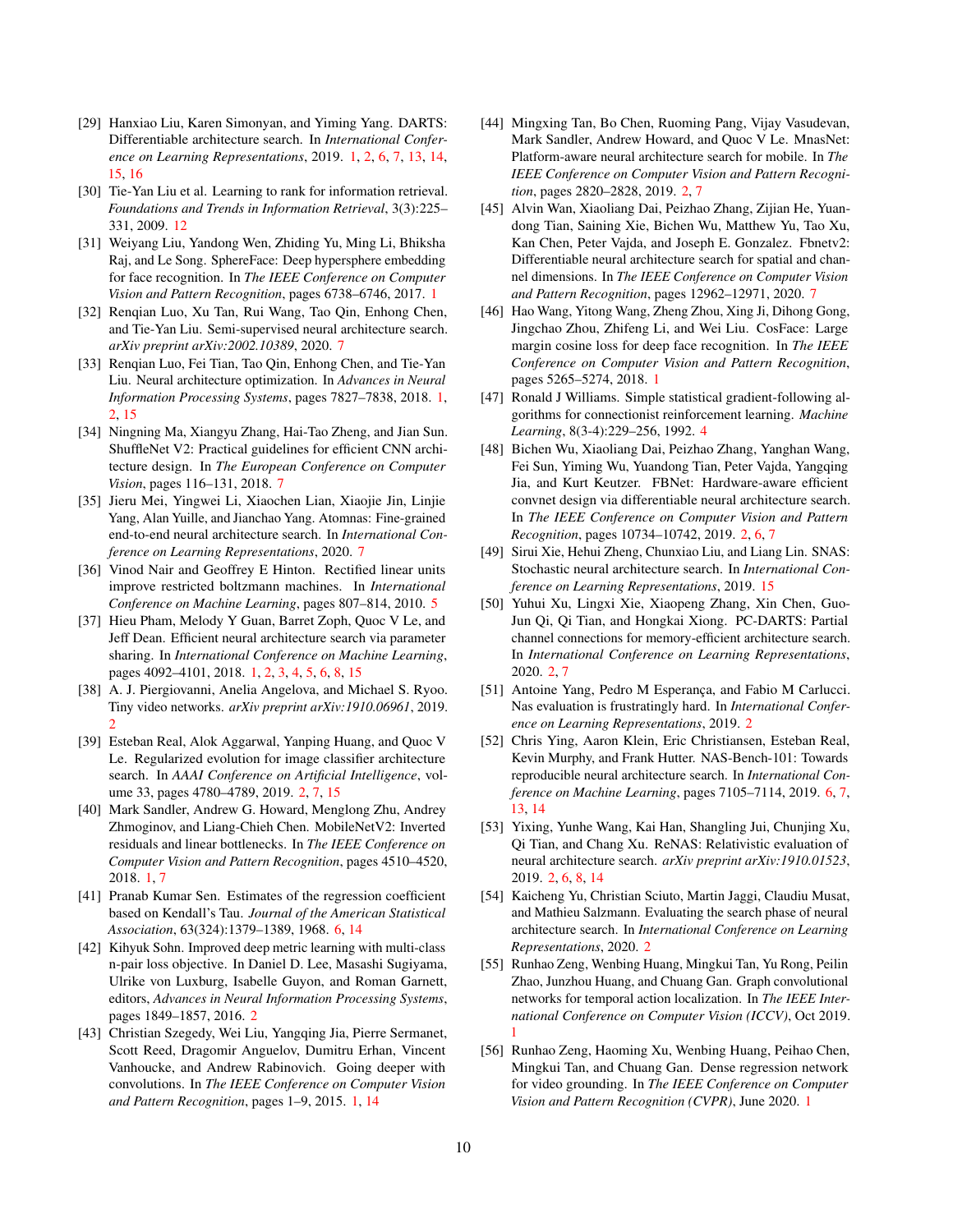- <span id="page-10-2"></span>[57] Chris Zhang, Mengye Ren, and Raquel Urtasun. Graph hypernetworks for neural architecture search. In *International Conference on Learning Representations*, 2018. [15](#page-14-0)
- <span id="page-10-0"></span>[58] Barret Zoph and Quoc V Le. Neural architecture search with reinforcement learning. In *International Conference on Learning Representations*, 2017. [2,](#page-1-0) [4](#page-3-3)
- <span id="page-10-1"></span>[59] Barret Zoph, Vijay Vasudevan, Jonathon Shlens, and Quoc V Le. Learning transferable architectures for scalable image recognition. In *The IEEE Conference on Computer Vision and Pattern Recognition*, pages 8697–8710, 2018. [2,](#page-1-0) [7,](#page-6-4) [15](#page-14-0)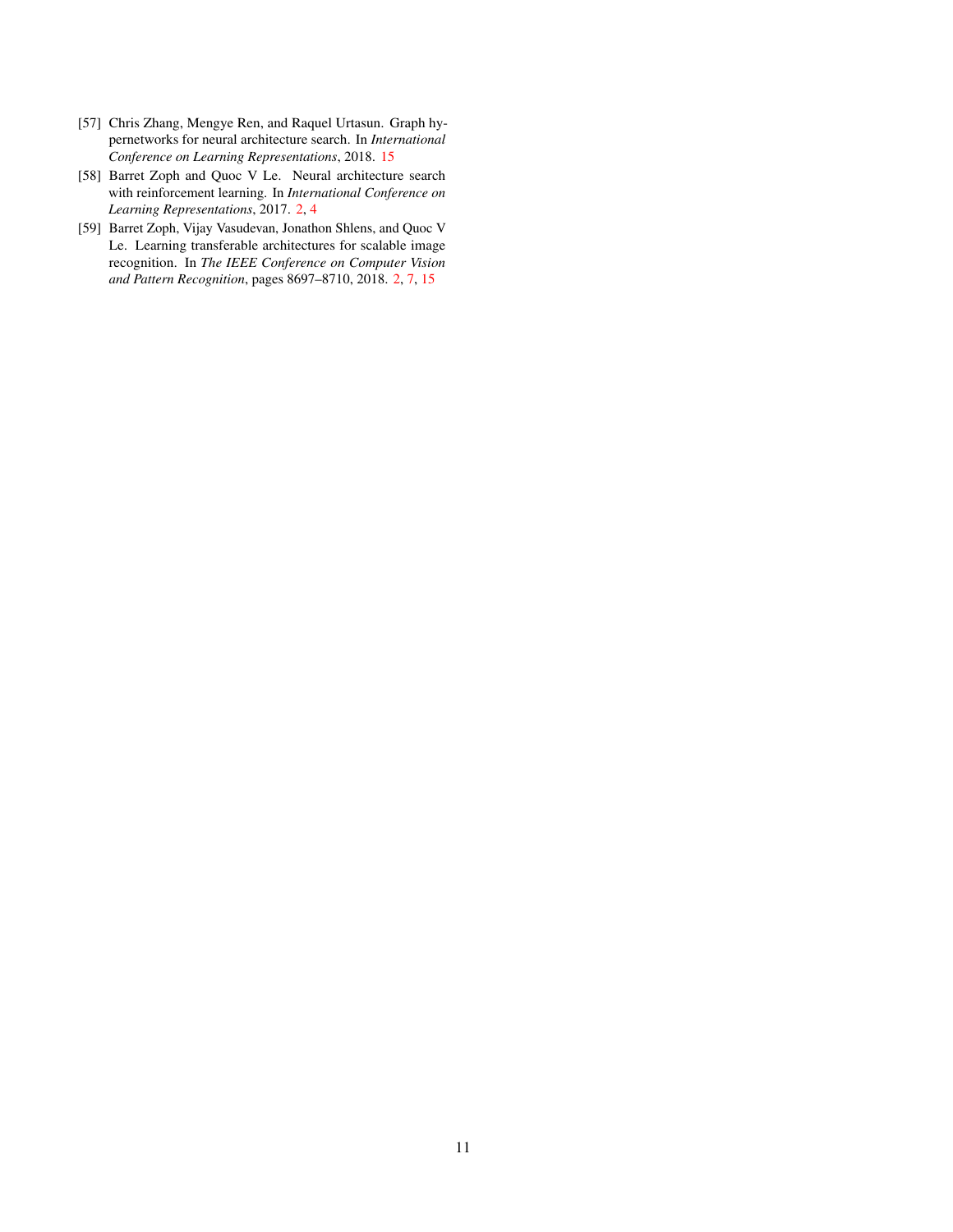# <span id="page-11-0"></span>Supplementary for "Contrastive Neural Architecture Search with Neural Architecture Comparators"

In the supplementary, we provide a detailed proof of Proposition 1, more experimental results and more details on the CTNAS method. We organize our supplementary as follows.

- In Section [A,](#page-11-1) we provide the detailed proof for Proposition 1.
- In Section [B,](#page-12-1) we describe how to construct the training data for CTNAS.
- In Section [C,](#page-12-2) we show more training details of CTNAS.
- In Section [D,](#page-12-3) we detail the evaluation method for the searched architectures.
- In Section [E,](#page-13-1) we provide more details on the three considered search spaces.
- In Section [F,](#page-13-2) we give more details on the evaluation metric Kendall's Tau.
- In Section [G,](#page-13-3) we give more experimental results on DARTS search space.
- In Section [H,](#page-14-1) we show the visualization results of the searched architectures.

# <span id="page-11-1"></span>A. Proof of Proposition 1

In this section, we provide the detailed proof of Proposition [1.](#page-4-2) We first introduce a useful theorem.

Let X be a set of samples to be ranked. Given  $x, x' \in \mathcal{X}$  with the labels  $\mathcal{R}_x$  and  $\mathcal{R}_{x'}$ , a score function  $f : \mathcal{X} \times \mathcal{X} \to \mathcal{R}$ , the pairwise ranking loss is defined as  $\ell_0(x, x', \mathcal{R}_x, \mathcal{R}_{x'}) = \mathbb{1}\{(\mathcal{R}_x - \mathcal{R}_{x'})f(x, x') \leq 0\}$ . The expected true risk is defined as  $R_0(f) = \mathbb{E}[\ell_0]$ . Since the indicator function is non-differential, directly optimize  $\ell_0$  is non-trivial. In practice, the pairwise ranking problem aims to learn a ranking function by optimizing a surrogate loss function. Let  $\Phi(\cdot)$  be some measurable function. A surrogate loss can be defined as  $\ell_{\Phi}(x, x', \mathcal{R}_x, \mathcal{R}_{x'}) = \Phi(-\text{sgn}(\mathcal{R}_x - \mathcal{R}_{x'}) \cdot f(x, x'))$ . The expected surrogate risk is defined as  $R_{\Phi}(f) = \mathbb{E}[\ell_{\Phi}]$ . The following theorem [\[30\]](#page-9-26) analyzes the statistical consistency of the surrogate loss  $\ell_{\Phi}$ with respect to the true loss  $\ell_0$ .

<span id="page-11-3"></span>**Theorem 1** Let  $R_0^* = \inf_f R_0(f)$  and  $R_{\Phi}^* = \inf_f R_{\Phi}(f)$ . Then for all functions f, as long as  $\Phi$  is convex, we have

<span id="page-11-2"></span>
$$
R_0(f) - R_0^* \le \Psi^{-1}(R_{\Phi}(f) - R_{\Phi}^*),\tag{10}
$$

*where*

$$
\Psi(x) = H^{-}\left(\frac{1+x}{2}\right) - H^{-}\left(\frac{1-x}{2}\right),
$$
  

$$
H^{-}(\rho) = \inf_{\alpha:\alpha(2\rho - 1) \le 0} (\rho \Phi(-\alpha) + (1 - \rho) \Phi(\alpha)).
$$

The above theorem states that if an algorithm can effectively minimize the right-hand side of the inequality  $(10)$  to approach zero, then the left-hand side will also approaches zero. In other words, if  $\Phi(\cdot)$  is a convex function, the surrogate loss  $\ell_{\Phi}$  is statistically consistent with the true loss  $\ell_0$ . Based on Theorem [1,](#page-11-3) we then prove Proposition [1.](#page-4-2)

**Proposition 1** Let  $f : \Omega \times \Omega \to \mathcal{R}$  be some measurable function,  $\sigma(\cdot)$  be the sigmoid function, and  $\alpha, \alpha' \in \Omega$ . The surrogate  $\textit{loss } \mathcal{L}(f; \alpha, \alpha', y) = \mathbb{E}\left[\ell(\sigma \circ f(\alpha, \alpha'), y)\right]$  is consistent with  $\mathcal{L}_0(f; \alpha, \alpha', \mathcal{R}_\alpha, \mathcal{R}_{\alpha'}) = \mathbb{E}\left[\mathbb{1}\{(\mathcal{R}_\alpha - \mathcal{R}_{\alpha'})f(\alpha, \alpha') \leq 0\}\right].$ **Proof** Given  $y = \mathbb{1}\{\mathcal{R}_{\alpha} - \mathcal{R}_{\alpha'} \ge 0\}$  and  $\sigma(x) = \frac{1}{1 + e^{-x}}$ , we have the following equation,

$$
\mathcal{L}(f; \alpha, \alpha', y) = \mathbb{E} \left[ -y \log \sigma(f(\alpha, \alpha')) - (1 - y) \log(1 - \sigma(f(\alpha, \alpha'))) \right]
$$
  
\n
$$
= \mathbb{E} \left[ -y \log \sigma(f(\alpha, \alpha')) + (1 - y)(f(\alpha, \alpha') - \log \sigma(f(\alpha, \alpha'))) \right]
$$
  
\n
$$
= \mathbb{E} \left[ (1 - y)f(\alpha, \alpha') + \log(1 + \exp(-f(\alpha, \alpha'))) \right]
$$
  
\n
$$
= \mathbb{E} \left[ \log(1 + \exp(-\text{sgn}(\mathcal{R}_{\alpha} - \mathcal{R}_{\alpha'}) \cdot f(\alpha, \alpha'))) \right]
$$
  
\n
$$
= \mathbb{E} \left[ \Phi(-\text{sgn}(\mathcal{R}_{\alpha} - \mathcal{R}_{\alpha'}) \cdot f(\alpha, \alpha')) \right],
$$
\n(11)

where  $\Phi(x) = \log(1 + \exp(x))$ . Since  $\Phi(x)$  is a convex function, according to Theorem [1,](#page-11-3) the surrogate loss  $L(f; \alpha, \alpha', y)$  is consistent with  $L_0(f; \alpha, \alpha', \mathcal{R}_\alpha, \mathcal{R}_{\alpha'})$ .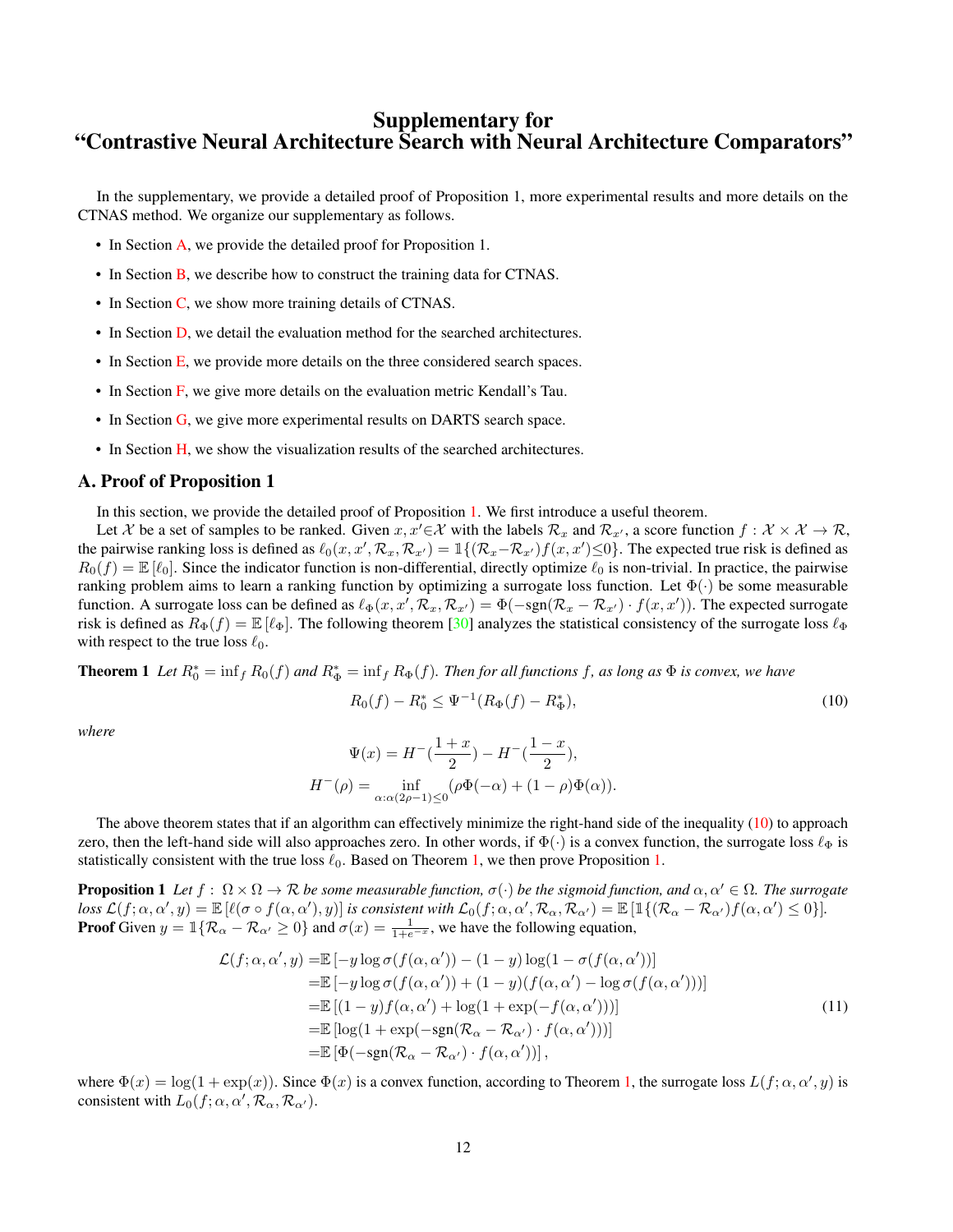# <span id="page-12-1"></span><span id="page-12-0"></span>B. More Details on Data Construction

As mentioned in Section 4, the training of NAC relies on a set of training data. Here, we provide more details on the training data of NAS-Bench-101 search space [\[52\]](#page-9-20), MobileNetV3-like search space [\[21\]](#page-8-20) and DARTS search space [\[29\]](#page-9-8).

Data Construction in NAS-Bench-101 Search Space. To train the proposed CTNAS model, we use the architectures and the corresponding performance as training data in the NAS-Bench-101 search space. Google has released 423k architectures with corresponding performance on CIFAR-10 in the NAS-Bench-101 search space. The performance includes the training accuracy, validation accuracy, test accuracy, training time and the number of trainable parameters. We randomly sample 423 architectures (0.1% of the whole architectures) as the training set and 100 architectures as the validation set. For training the proposed CTNAS, we construct the training architecture pair  $(\alpha, \alpha')$  by randomly sampling from the training architecture set. The label of the architecture pair  $(\alpha, \alpha')$  is computed from the validation accuracy of architecture  $\alpha$  and  $\alpha'$ .

Data Construction in MobileNetV3-like Search Space. To obtain the training data pairs for CTNAS in the MobileNetV3-like search space, we train a supernet with a progressive shrinking strategy following the setting in  $[3]$ . We then randomly sample 1000 architectures in the search space and apply the weights from the supernet  $(1.0\times)$  to these architectures. Then we evaluate the architectures on 10000 validation images sampled from the training set of ImageNet to obtain the validation accuracy. The evaluation takes less than 0.1 GPU days. Finally, we compute the label of the training pairs for NAC with the validation accuracy of the architectures.

Data Construction in DARTS Search Space. Training CTNAS requires some architectures with the corresponding performance. To this end, we first train a supernet for 120 epochs with a uniform sampled strategy [\[17\]](#page-8-15). Following DARTS [\[29\]](#page-9-8), we train the supernet on 50% of the official training set of CIFAR-10 and evaluate them for the validation accuracy on the remain  $50\%$  using standard data augmentation techniques [\[20\]](#page-8-3). The batch size and initial learning rate are set to 96 and 0.01, respectively. Then, we randomly sample 1000 architectures in the search space. The validation accuracy of each sampled architecture is computed by inheriting weights from the supernet. The label of the training pairs for NAC is computed from the average validation accuracy of the last 10 epochs in the supernet training.

# <span id="page-12-2"></span>C. More Training Details of CTNAS

In this section, we show more training details of CTNAS while searching in the NAS-Bench-101 [\[52\]](#page-9-20) and MobileNetV3-like search space  $[21]$ . We follow the settings in  $[24]$  to build our NAC model. Specifically, we first use two GCN layers to extract features of two input architecture. Then, we concatenate the features and send them to a fully-connected (FC) layer to produce the probability of the first architecture being better than the other one. Since the number of nodes of the architecture graph may be less than 7 in NAS-Bench-101 search space, we pad the size of the adjacency matrix to 7 with zero paddings. In the training, we train the CTNAS model for 10k iterations. We use Adam with a learning rate of  $2 \times 10^{-4}$  and a weight decay of  $5 \times 10^{-4}$  as the optimizer. The training batch size of NAC is set to 256. To explore more training data, we randomly sample 512 architecture pairs every iteration and add the top 256 architecture pairs with the predicted labels according to comparison probability into the training data batch (See Algorithm 3). We update the baseline architecture every 1000 iteration. We add the controller's sample entropy to the reward, which is weighted by  $5 \times 10^{-4}$ .

# <span id="page-12-3"></span>D. More Details on Architecture Evaluation

In this section, we elucidate the details of evaluation method for the searched architectures in NAS-Bench-101 [\[52\]](#page-9-20), MobileNetV3-like [\[21\]](#page-8-20) and DARTS [\[29\]](#page-9-8) search space.

More Evaluation Details in NAS-Bench-101 search space. NAS-Bench-101 has released the performance of all the architectures in its search space, including the training accuracy, the validation accuracy and the test accuracy. Following the settings in NAS-Bench-101, we report the average test accuracy of the searched architecture over 3 different runs.

More Evaluation Details in MobileNetV3-like search space. We evaluate the architectures searched in MobileNetV3-like search space on ImageNet. Following the setting in  $[29]$ , the number of multiply-adds (MAdds) in the searched architectures is restricted to be less than 600M. Following the setting in [\[3\]](#page-8-6), we directly apply the weights form the supernet  $(1.0\times)$  to the searched architectures, and then evaluate them on the validation set of ImageNet [\[9\]](#page-8-23) without finetune.

More Evaluation Details in DARTS search space. To evaluate the searched architectures, we train them from scratch on CIFAR-10. We build the final convolution network with 18 learned cells, including 16 normal cells and 2 reduction cells. The two reduction cells are put at the 1/3 and 2/3 depth of the network, respectively. The initial number of the channels is set to 44. Following the setting in [\[29\]](#page-9-8), we train the model for 600 epochs using the batch size of 96. The training images are padded 4 pixels on each side. Then the padded images or their horizontal flips are randomly cropped to the size of  $32 \times 32$ . We use cutout [\[10\]](#page-8-24) with a length of 16 in the data augmentation. We use an SGD optimizer with a weight decay of  $3 \times 10^{-4}$  and a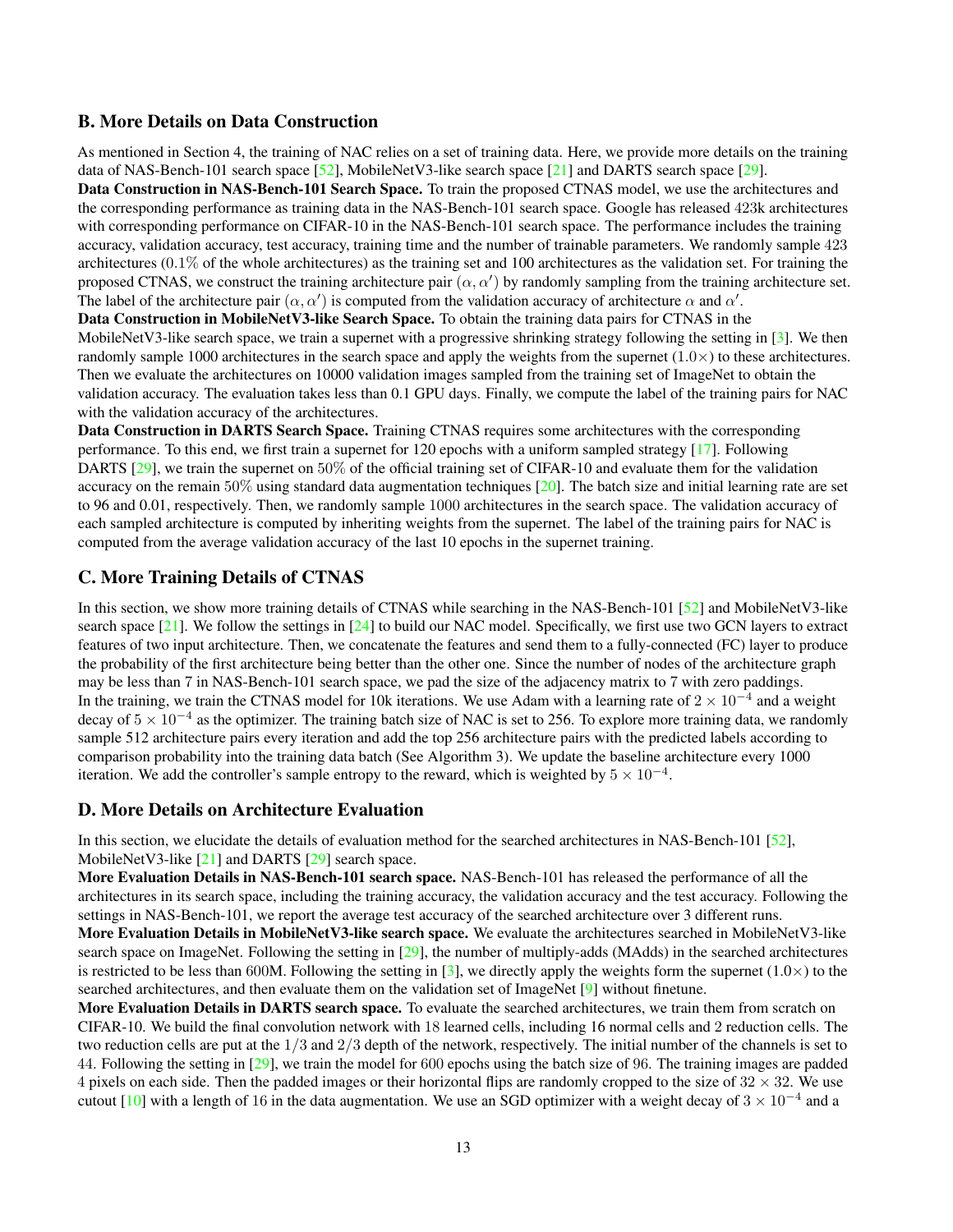<span id="page-13-0"></span>momentum of 0.9. The learning rate starts from 0.025 and follows the cosine annealing strategy with a minimum of 0.001. Additional enhancements include path dropout [\[25\]](#page-8-25) of probability of 0.2 and auxiliary towers [\[43\]](#page-9-1) with a weight of 0.4.

# <span id="page-13-1"></span>E. More Details on Search Space

In this paper, we consider three search spaces, namely the NAS-Bench-101 search space [\[52\]](#page-9-20), MobileNetV3-like search space [\[21\]](#page-8-20) and DARTS search space [\[29\]](#page-9-8). We show the details of these search spaces below.

NAS-Bench-101 Search Space. NAS-Bench-101 defines a search space that is restricted to small topology structures, usually called cells. Each cell contains 7 nodes at most, including IN and OUT nodes, which represent the input and output tensors of the cell. The remaining nodes can be selected from  $3 \times 3$  convolution,  $1 \times 1$  convolution and  $3 \times 3$  max pooling. The number of connections in a cell is limited to no more than 9. The whole convolution network is stacked with 3 blocks followed by a global average pooling and a fully-connected layer. Each block is stacked with 3 cells followed by a downsampling layer, where the image height and width are halved via max-pooling and the channel count is doubled. The initial layer of the model is a stem consisting of a  $3 \times 3$  convolution with 128 output channels.

MobileNetV3-like Search Space. We consider the search space proposed by MobileNetV3. The model is divided into 5 units with gradually reduced feature map size and increased channel number. Each unit consists of 4 layers at most where only the first layer has stride 2 if the feature map size decrease. All the other layers in the units have stride 1. In our experiments, we search for the number of layers in each unit (chosen from  $\{2, 3, 4\}$ ), the kernel size in each layer (chosen from  $\{3, 5, 7\}$ ) and the width expansion ratio in each layer (chosen from  $\{3, 4, 6\}$ ).

DARTS Search Space. We consider a cell-based search space proposed by DARTS [\[29\]](#page-9-8), which includes two cell types, namely the normal cell and reduction cell. The normal cell keeps the spatial resolution of feature maps. The reduction cell reduces the height and width of feature maps by half and doubles the number of channels. Each cell contains 7 nodes, including 2 input nodes, 4 intermediate nodes and 1 output node. The output node is the concatenation of the 4 intermediate nodes. There are 8 candidate operations between two nodes, including  $3 \times 3$  depthwise separable convolution,  $5 \times 5$ depthwise separable convolution,  $3 \times 3$  max pooling,  $3 \times 3$  average pooling,  $3 \times 3$  dilated convolution,  $5 \times 5$  dilated convolution, identity, and none.

## <span id="page-13-2"></span>F. More Details on Kendall's Tau

To evaluate the performance estimators, we use Kendall's Tau (KTau) [\[41\]](#page-9-21) to compute the ranking correlation between the predicted performance and the performance obtained by training from scratch over a set of architectures. Given  $n$  architectures { $\alpha_i$ } $_{i=1}^n$ , there are  $\binom{n}{2} = \frac{n(n-1)}{2}$  $\frac{2^{n-1}}{2}$  architectures pairs. The KTau  $\tau$  can be computed by

$$
\tau = {n \choose 2}^{-1} \sum_{i < j} \left[ \text{sgn}(f(\alpha_i) - f(\alpha_j)) \cdot \right]
$$
\n
$$
\text{sgn}(\mathcal{R}(\alpha_i, w_{\alpha_i}) - \mathcal{R}(\alpha_j, w_{\alpha_j})) \right],
$$
\n
$$
(12)
$$

where sgn(·) is a sign function,  $f(\cdot)$  is a performance predictor,  $\mathcal{R}(\cdot, w)$  is the performance obtained by training from scratch. The value of  $\tau$  represents the correlation between the ranking of the predicted performance and the performance obtained by training from scratch. A higher KTau means the predicted performance ranking is more accurate.

We compare the KTau of different NAS methods in the NAS-Bench-101 search space. The results are shown in the Table [A.](#page-13-4) Our proposed CTNAS achieves higher KTau (0.751) than the considered methods, including ReNAS [\[53\]](#page-9-17), SPOS [\[17\]](#page-8-15) and FairNAS [\[8\]](#page-8-7). These results mean that the performance ranking predicted by our method is very close to that of training from scratch. In the search process, the higher KTau means a more accurate reward, often resulting in better search performance.

Table A. Comparisons of the KTau in the NAS-Bench-101 search space for different NAS methods.

<span id="page-13-4"></span>

|         |       |       |        | Method ReNAS $\begin{bmatrix} 53 \\ 33 \end{bmatrix}$ SPOS $\begin{bmatrix} 17 \\ 1 \end{bmatrix}$ FairNAS $\begin{bmatrix} 8 \\ 1 \end{bmatrix}$ CTNAS (Ours) |
|---------|-------|-------|--------|----------------------------------------------------------------------------------------------------------------------------------------------------------------|
| $K$ Tau | 0.634 | 0.195 | -0.232 | 0.751                                                                                                                                                          |

# <span id="page-13-3"></span>G. More Results on DARTS Search Space

Implementation Details. We train a supernet for 120 epochs with a uniform sampled strategy [\[17\]](#page-8-15). We randomly sample 1000 architectures in the DARTS search space [\[29\]](#page-9-8), and obtain their validation accuracy by inheriting weights from the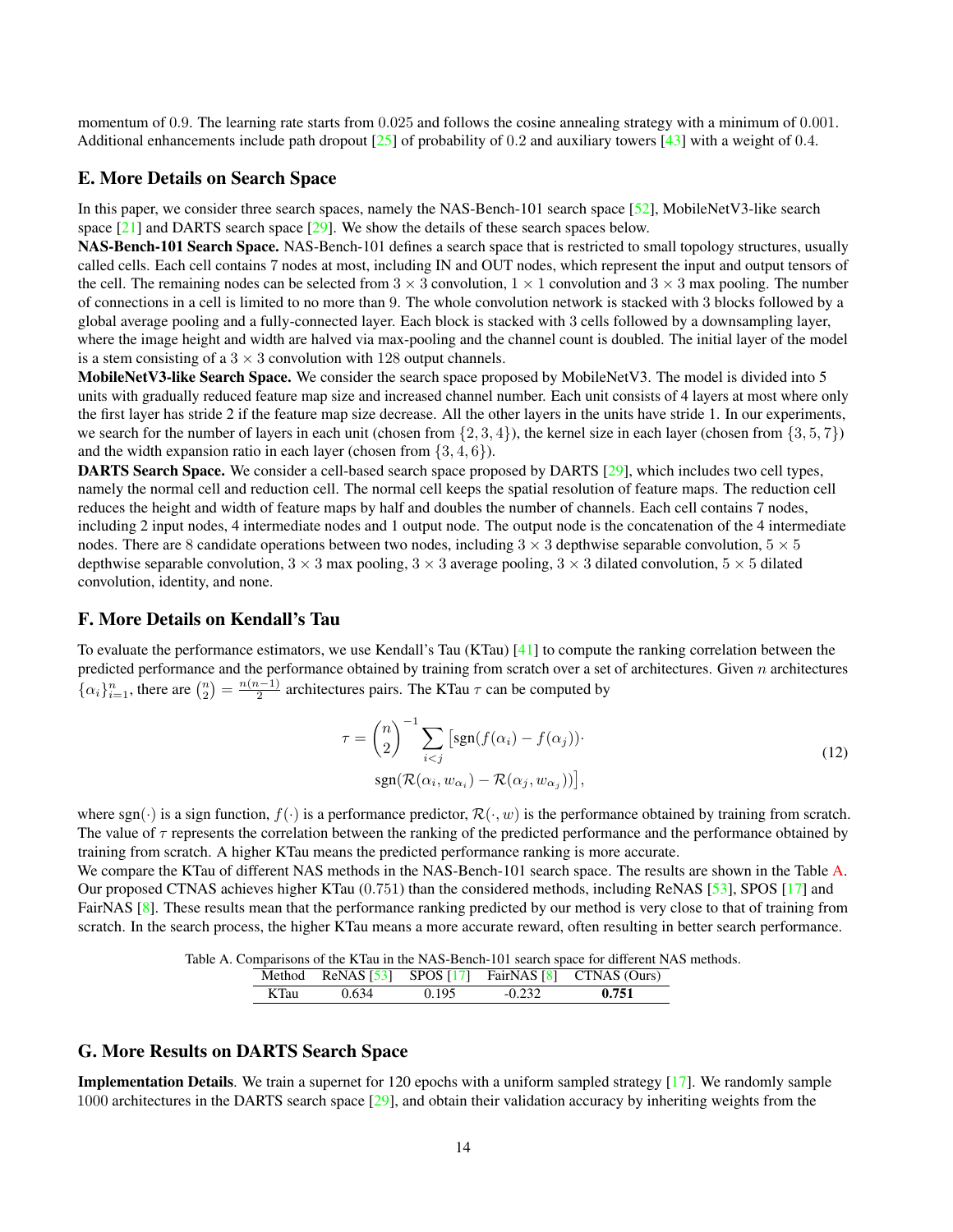<span id="page-14-0"></span>supernet to construct the data for NAC training. We train the controller for 10k iteration with a batch size of 1 following the settings in [\[37\]](#page-9-6). We add the controller's sample entropy to the reward, which is weighted by  $5 \times 10^{-4}$ .

Comparisons with State-of-the-art Methods. We compare the searched performance of our proposed CTNAS with the state-of-the-art methods in DARTS [\[29\]](#page-9-8) search space. From Table [B,](#page-14-2) the architecture searched by CTNAS outperforms both manually designed and automatically searched architectures. We also compare the searched architecture with the best one in 1000 sampled architectures. The searched architecture achieves higher average accuracy (97.41% *vs.* 97.33%), which demonstrates the effectiveness of the proposed CTNAS. Moreover, our CTNAS takes 0.2 GPU days to train the supernet and 0.1 GPU day for the search phrase, which is much faster than the considered NAS methods. The reason is that our NAC has a much lower time cost while evaluating architectures (See results in Sec. 6.1 in the paper).

<span id="page-14-2"></span>

| Architecture                            | Test Accuracy $(\%)$ | #params. (M) | Search Cost (GPU days) |
|-----------------------------------------|----------------------|--------------|------------------------|
| DenseNet-BC [23]                        | 96.54                | 25.6         |                        |
| PyramidNet-BC [19]                      | 96.69                | 26.0         |                        |
| Random search baseline                  | $96.71 \pm 0.15$     | 3.2          |                        |
| NASNet-A + cutout $[59]$                | 97.35                | 3.3          | 1.800                  |
| $NASNet-B$ [59]                         | 96.27                | 2.6          | 1,800                  |
| NASNet-C $[59]$                         | 96.41                | 3.1          | 1,800                  |
| AmoebaNet-A + cutout $\lceil 39 \rceil$ | $96.66 \pm 0.06$     | 3.2          | 3,150                  |
| AmoebaNet-B + cutout $\lceil 39 \rceil$ | $96.63 \pm 0.04$     | 2.8          | 3,150                  |
| <b>SNAS</b> [49]                        | 97.02                | 2.9          | 1.5                    |
| $ENAS + cutout [37]$                    | 97.11                | 4.6          | 0.5                    |
| NAONet [33]                             | 97.02                | 28.6         | 200                    |
| <b>GHN [57]</b>                         | $97.16 \pm 0.07$     | 5.7          | 0.8                    |
| $PNAS + cutout [27]$                    | $97.17 \pm 0.07$     | 3.2          |                        |

 $\frac{129}{\text{DARTS + cutout }[29]}$  $\frac{129}{\text{DARTS + cutout }[29]}$  $\frac{129}{\text{DARTS + cutout }[29]}$  97.24 ± 0.09 3.4 4<br>  $\frac{4}{\text{Bounded Architectures + cutout}}$  97.33 + 0.07 3.7

CTNAS + cutout (Ours) 97.41  $\pm$  0.04 3.6 0.3

Table B. Comparisons with state-of-the-art models on CIFAR-10. "cutout" indicates evaluating the architecture using cutout [\[10\]](#page-8-24) data argumentation. "–" means unavailable results.

# <span id="page-14-1"></span>H. Visualization Results of Searched Architectures

Best in Sampled Architectures + cutout  $97.33 \pm 0.07$ 

We show the visualization results of searched architectures of three consider search space in Figure [A,](#page-14-3) [B](#page-14-4) and [C,](#page-15-1) respectively. In Figure [A,](#page-14-3) we show the best architecture searched by CTNAS in NAS-Bench-101 search space, which is the third best architecture in the whole search space. In Figure  $\overline{B}$ , we show the resulting architecture searched in MobileNetV3-like search space, which achieves 77.3% top-1 accuracy and 93.4% top-5 accuracy on ImageNet. These architectures searched by CTNAS outperform existing human-designed architectures and automatically searched architectures. The visualization results of the normal cell and reduction cell searched by CTNAS in DARTS search space are shown in Figure [C,](#page-15-1) which achieves the average accuracy of 97.41% on CIFAR-10.



<span id="page-14-3"></span>Figure A. The best architecture searched by CTNAS in NAS-Bench-101 search space.



<span id="page-14-4"></span>Figure B. The architecture searched by CTNAS in MobileNetV3-like search space.